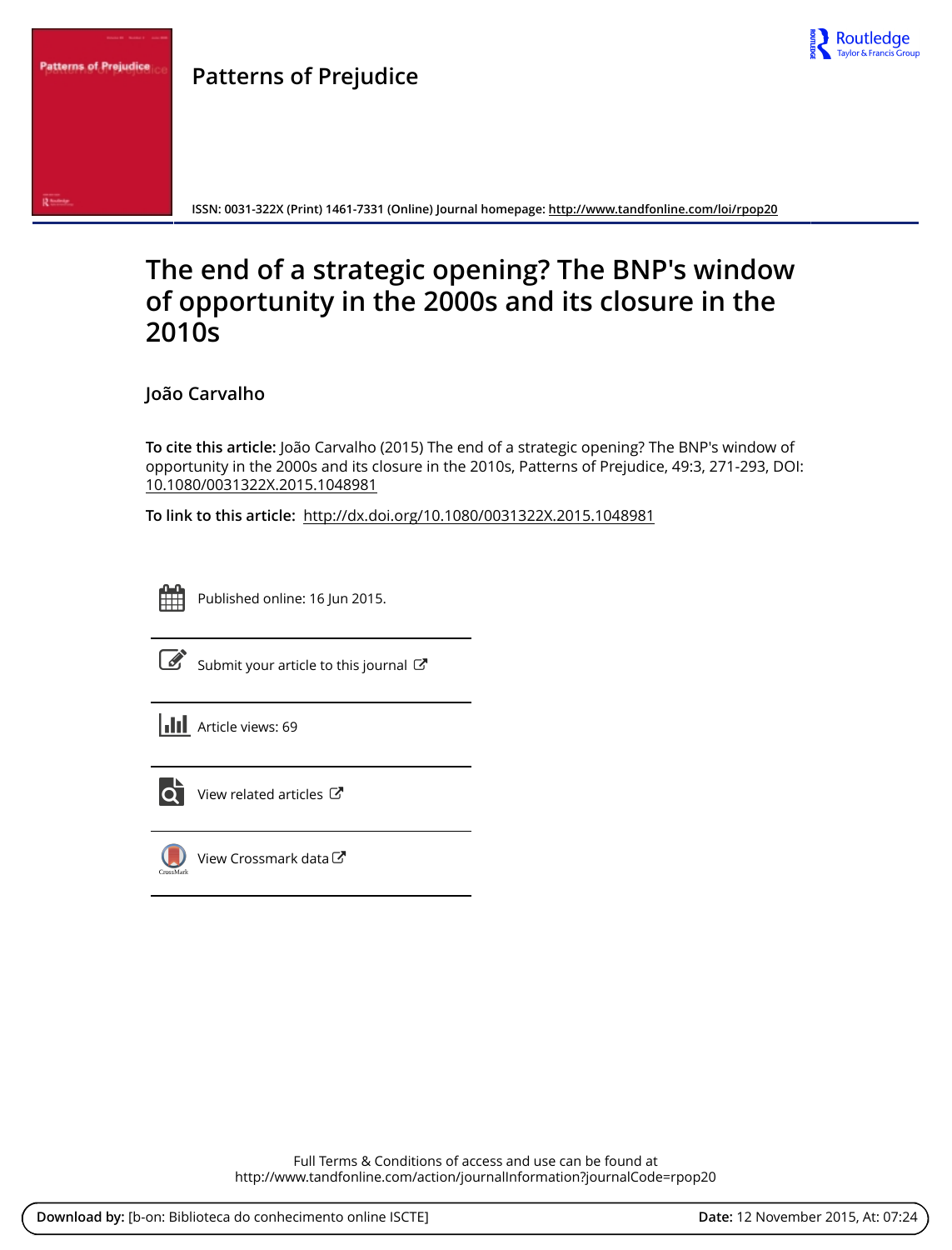## The end of a strategic opening? The BNP's window of opportunity in the 2000s and its closure in the 2010s

### JOÃO CARVALHO

ABSTRACT Notwithstanding the endemic failure of extreme-right parties in Britain, the British National Party (BNP) observed a period of electoral growth in the 2000s. After the election of several city councillors nationwide, the BNP experienced an electoral breakthrough in the national ballot of the 2009 European Parliament elections. Yet the BNP's electoral accomplishments dissipated in the early 2010s, fuelling predictions of the party's terminal decline. Within this context, Carvalho seeks to explain the fluctuations observed in the BNP's electoral base in the twentieth-first century by exploring the structure of political opportunities alongside the strategy of the BNP's leadership. Drawing on the convergence thesis and the decline of voting along class lines, he argues that the BNP benefitted from a favourable set of political opportunities in the 2000s, reflecting the decrease in political polarization among mainstream parties, the rise in levels of public distrust, and the intense politicization of the issue of immigration. Despite a general shift to cultural xenophobia, the BNP's leadership remained attached to the ideological traits of neo-fascist parties, including the search for a 'palingenetic rebirth' and a national corporatist economic programme. These ideological formulae had important implications for the scope of the BNP's electoral coalition, as Carvalho demonstrates in a review of the secondary literature on the roots of the BNP's electoral support. Consequently, the BNP's electoral growth in the 2000s was the outcome of an interplay between a favourable window of opportunity in British politics and the party's electoral appeal. Carvalho goes on to link the BNP's electoral collapse in the early 2010s with the closing of the aforementioned window after the onset of the financial crisis, a temporary lack of political interest in the issue of immigration, and the formation of the coalition government in 2010.

KEYWORDS British National Party, convergence thesis, extreme-right parties, immigration, political opportunities, xenophobia

The author would like to acknowledge the invaluable advice provided by Professor Roger Eatwell on preliminary drafts of this article, as well as the in-depth comments provided by the two anonymous reviewers.

© 2015 Taylor & Francis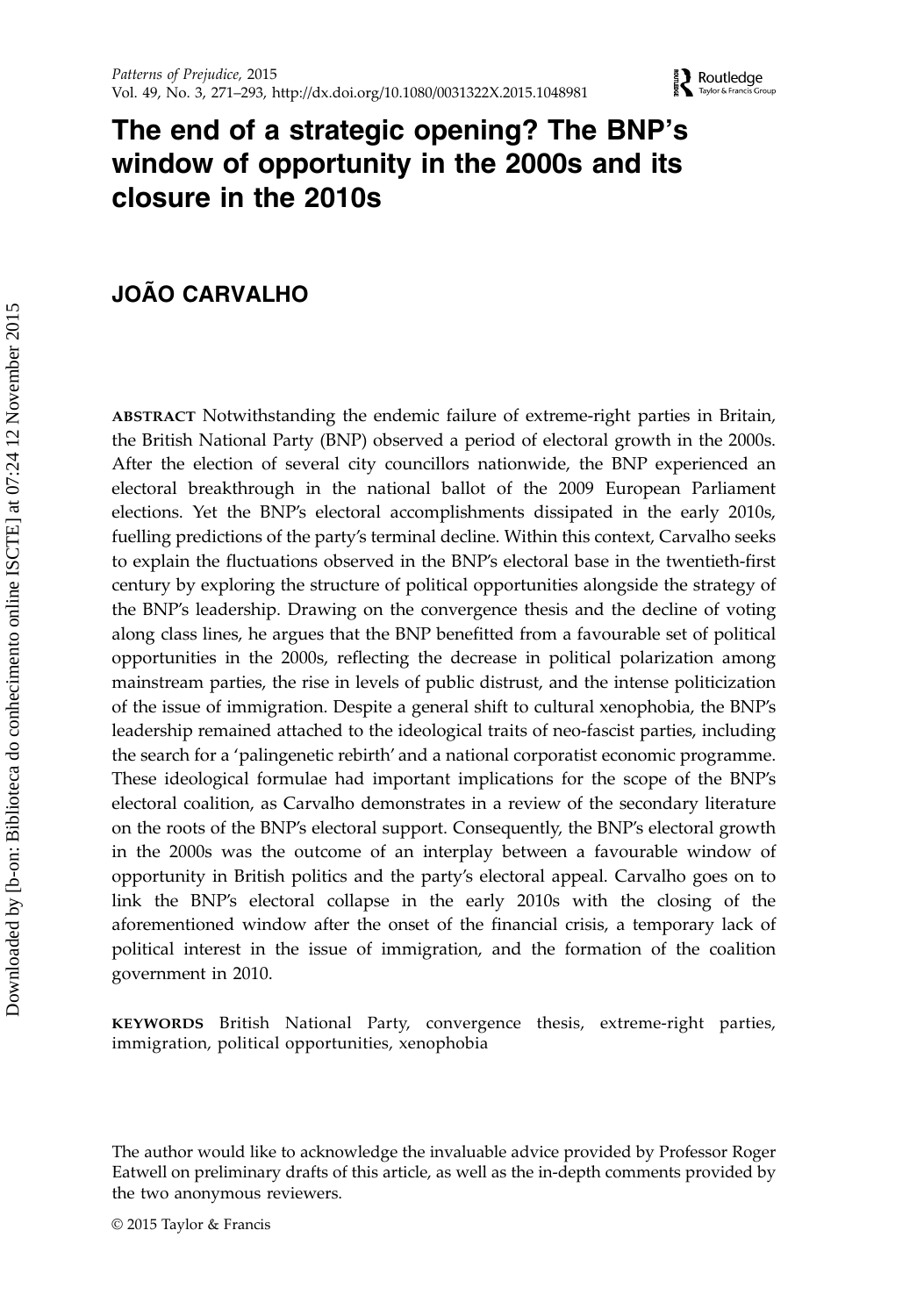#### 272 Patterns of Prejudice

By the end of the twentieth century, the electoral fortunes of British extreme-right parties (ERPs) looked very bleak. Richard Thurlow concluded that the far-right fringe 'had shown few signs of revival, let alone growth'.<sup>1</sup> The National Front (NF) briefly disturbed British politics in the 1970s after polling almost 120,000 votes in the 1977 Greater London Council elections but remained marginal as a political force.<sup>2</sup> The NF's collapse in the 1980s enabled the ascension of a successor, the British National Party (BNP), created by John Tyndall. Under his leadership, the BNP's electoral accomplishments in the 1990s amounted to a victory in a council by-election in Millwall (East London) by a margin of seven votes in 1993. The subsequent expectation of further electoral success failed to materialize and the BNP remained peripheral in British politics.<sup>3</sup> Several causes have been highlighted in the literature to explain the endemic weakness of ERPs in Britain: the electoral constraints imposed by the first-past-the-post electoral system; a deeply rooted civic culture; the activity of anti-fascist organizations; poor leadership skills; intense intra-party conflicts; and the Conservative Party's tough stand on immigration.<sup>4</sup>

Notwithstanding the presence of these factors in the 2000s, the BNP overturned the far right's legacy of endemic failure under the new leadership of Nick Griffin from 1999 onwards. After initially poor results, the BNP enjoyed an electoral breakthrough in Burnley with the election of three city councillors in 2002 (see [Figure 1\)](#page-3-0). The BNP's electoral accomplishments at the local level increased during the 2000s, winning an annual average of 12 city councillors between 2001 and 2005, and 48 seats from 2006 to 2010 (see [Figure 1\)](#page-3-0). An electoral breakthrough in a national ballot was finally achieved in 2009 after winning 2 seats in the European Parliament (Nick Griffin for North-West England and Andrew Brons for the Yorkshire and Humber Region). Electoral support for the BNP peaked in the 2009 ballot with 943,598 votes nationwide, representing 6.2 per cent of the vote, after having collected 1.13 per cent in 1999 and 4.9 per cent in 2004. A similar rate of electoral growth was observed across the general elections that took place in the 2000s, as the BNP almost tripled its number of votes in 2010 compared to 2005, although it failed to elect a single member of parliament.<sup>5</sup>

- Richard Thurlow, Fascism in Britain: From Oswald Mosley's Blackshirts to the National Front (London and New York: I. B. Tauris 1998), 268.
- 2 Roger Eatwell, 'The extreme right in Britain: the long road to "modernization"', in Roger Eatwell and Cas Mudde (eds), Western Democracies and the New Extreme Right Challenge (London and New York: Routledge 2004), 62–80.
- 3 Nigel Copsey, Contemporary British Fascism: The British National Party and the Quest for Legitimacy, 2nd edn (Basingstoke and New York: Palgrave Macmillan 2009).
- Paul Hainsworth, The Extreme Right in Western Europe (London and New York: Routledge 2008), 58.
- 5 The BNP won 192,746 votes in 2005 as against 563,743 in 2010; see Nigel Copsey, 'Sustaining a mortal blow? The British National Party and the 2010 general and local elections', Patterns of Prejudice, vol. 46, no. 1, 2012, 16–39 (17).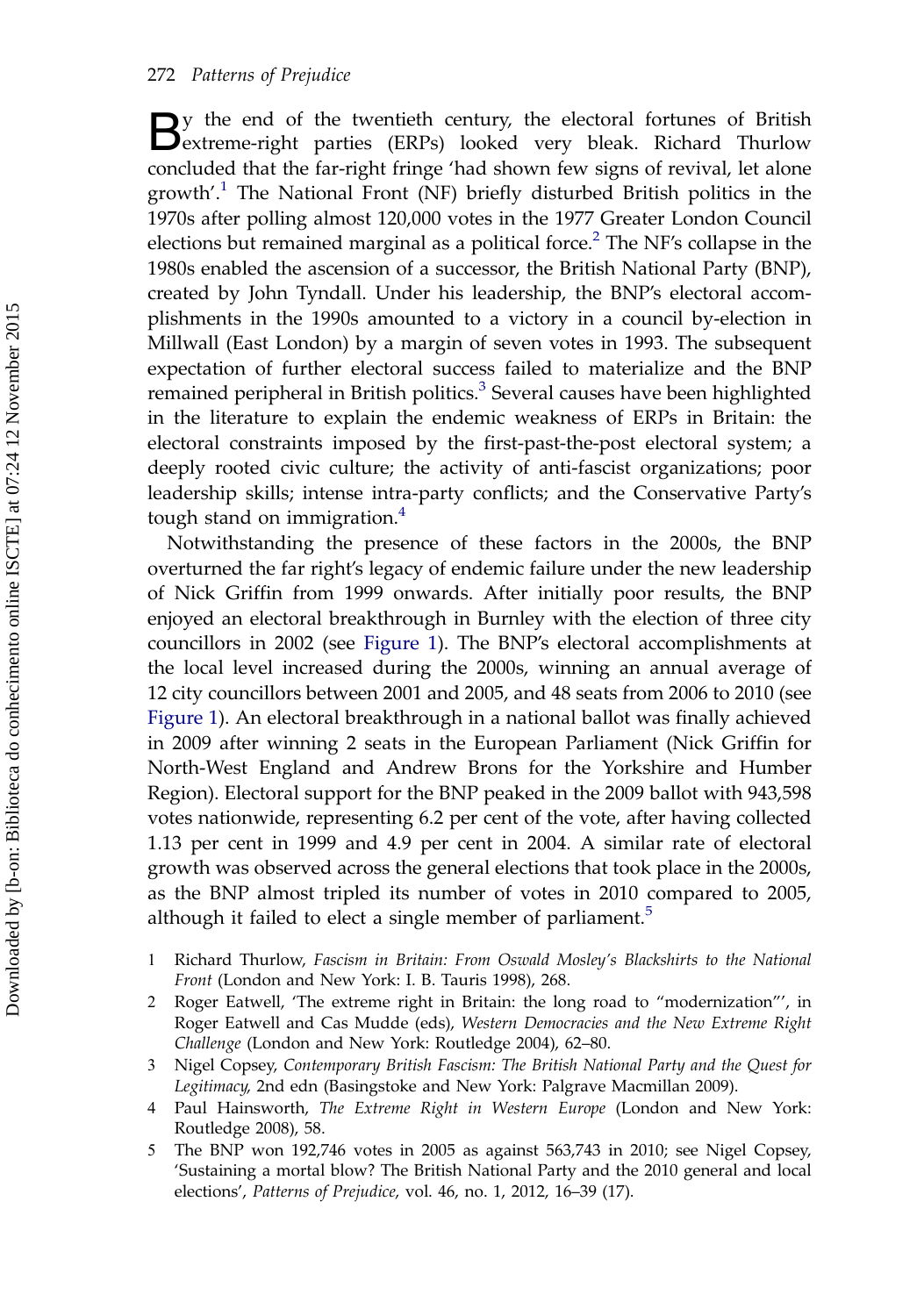

<span id="page-3-0"></span>Figure 1 Number of BNP candidates in local elections and number of total seats 2000–12

Sources: Edmund Tetteh, Electoral Performance of the British National Party in the UK 2009, House of Commons Standard Note SN/SG/5064, 15 May 2009, available online at [www.parliament.uk/brie](www.parliament.uk/briefing-papers/SN05064.pdf)fing[papers/SN05064.pdf;](www.parliament.uk/briefing-papers/SN05064.pdf) Community Security Trust, Elections Report Thursday 3 May 2012, on the CST website at https://cst.org.uk/data/fi[le/9/f/Elections-Report-2012.1425054803.pdf](https://cst.org.uk/data/file/9/f/Elections-Report-2012.1425054803.pdf) (both viewed 7 April 2015).

Electoral support for the BNP collapsed in the early 2010s after a reduction of the party's representatives in local politics to single digits, a decreasing number of its candidates standing in local ballots (see Figure 1), and a drop in the BNP's membership from 12,600 in 2009 to 7,700 members in 2011. $^6$  These trends fuelled debate over whether the BNP had embarked on a trajectory of terminal decline, and appear to support the following forecast made in the early 2000s: 'while the BNP's rise is a matter of urgent concern, there is no guarantee that these favourable conditions will continue indefinitely and carry the party with them. $\cdot$ <sup>7</sup> Accordingly, the BNP's early electoral successes can be associated with a contingent window of opportunity that has been underexplored in the literature regarding this British ERP. Most of the available research addresses the BNP's historical development, its ideology and electoral strategy, the dynamics of local party competition, and the attitudes of its electorate.<sup>8</sup>

- 6 Richard Keen, Membership of UK Political Parties, House of Commons Standard Note SN05125, 6 February 2015, 6, available on <www.parliament.uk> at [www.](www.parliament.uk/briefing-papers/SN05125/membership-of-uk-political-parties) [parliament.uk/briefing-papers/SN05125/membership-of-uk-political-parties](www.parliament.uk/briefing-papers/SN05125/membership-of-uk-political-parties) (viewed 30 March 2015).
- 7 David Renton, 'Examining the success of the British National Party, 1999–2003', Race and Class, vol. 45, no. 2, 2003, 75–85 (83).
- 8 See Stuart Wilks-Heeg, 'The canary in a coalmine? Explaining the emergence of the British National Party in English local politics', Parliamentary Affairs, vol. 62, no. 3, 2009, 377–98; Copsey, Contemporary British Fascism; Peter John and Helen Margetts, 'The latent support for the extreme right in British politics', West European Politics, 2009, vol. 32, no. 3, 2009, 496–513; Matthew J. Goodwin, 'In search of the winning formula: Nick Griffin and the "modernization" of the British National Party', in Roger Eatwell and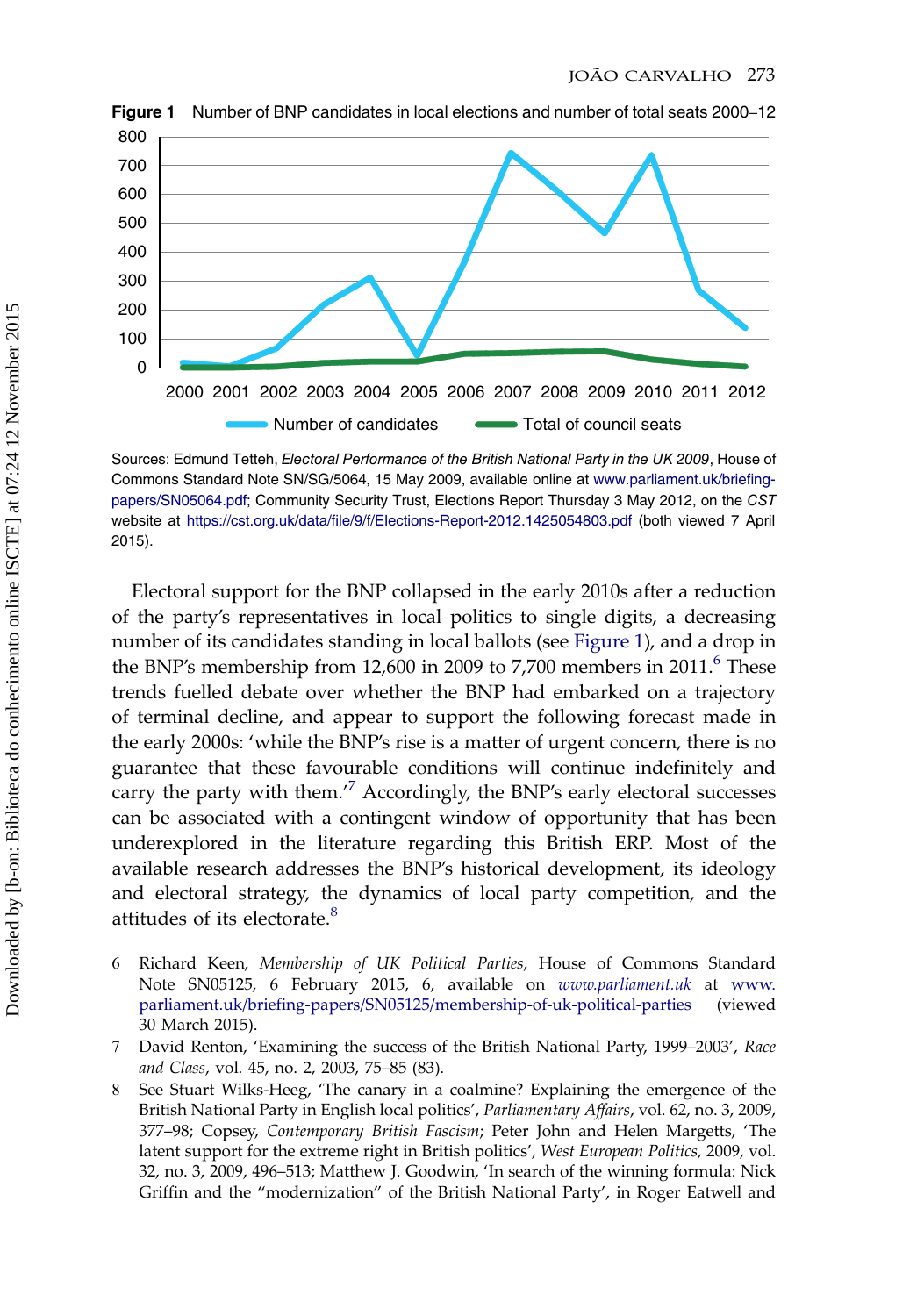Some commentators argue that the BNP's electoral upturn was enhanced by the interaction of three factors: 'the asylum issue and the mainstream politicisation of "race", cultivating the appearance of moderation, and grassroots community politics in isolated pockets';<sup>9</sup> the decay of local democracy and poor canvassing by mainstream parties, rather than electoral frustration with New Labour, resulting in the party's accomplishments at the local level;<sup>10</sup> and, emphasized as an important endogenous factor, the 'modernization' strategy deployed by Griffin to rid the party of its pariah status.<sup>11</sup> By contrast, other authors point to the weaknesses of British ERPs in general, namely, 'poor opportunity structures' as a result of the electoral system, the occupation of the centre ground by mainstream parties, and the Conservative Party's mobilization of support against immigration.12 Lastly, rumours about the BNP's terminal decline were dismissed as premature because 'support for the BNP's stance on immigration is not confined to a fringe group of radicals'.<sup>13</sup> Accordingly, there was no consensus on exogenous factors contributing to the BNP's electoral expansion throughout the 2000s, nor on reasons for the party's subsequent electoral collapse in the early 2010s.

In order to address this lacuna, this article adopts an integrative approach to the structure and agency debate, $14$  by exploring the interplay between the structure of political opportunities,  $15$  and the electoral strategy of the BNP's leadership during the 2000s. Inspired by the convergence thesis and the decline of class voting,<sup>16</sup> this article argues that the BNP's electoral

Matthew J. Goodwin (eds), The New Extremism in 21st Century Britain (London and New York: Routledge 2010), 160–90; and David Cutts, Robert Ford and Matthew J. Goodwin, 'Anti-immigrant, politically disaffected or still racist after all? Examining the attitudinal drivers of extreme right support in Britain in the 2009 European elections', European Journal of Political Research, no. 50, no. 3, 2011, 418–40.

<sup>9</sup> Copsey, Contemporary British Fascism, 124.

<sup>10</sup> Wilks-Heeg, 'The canary in a coalmine?'.

<sup>11</sup> Goodwin, 'In search of the winning formula'.

<sup>12</sup> John and Margetts, 'The latent support for the extreme right in British politics'.

<sup>13</sup> Ted Cantle, 'The far right: rumours about their death are premature', Parliamentary Affairs, vol. 65, no. 4, 2012, 888–95 (894).

<sup>14</sup> See Colin Hay, Political Analysis: A Critical Introduction (Basingstoke: Palgrave 2003).

<sup>15</sup> The concept of the structure of political opportunities, borrowed from social movement theory, has been widely employed in ERP studies. The structure of political opportunities refers to the 'consistent dimensions of political environment that provide incentives for collective action by affecting people's expectations for success or failure'. These dimensions include: realignment processes (politicization of new issues); dealignment processes (declining levels of party identification and political trust); mainstream party behaviour (degree of party convergence); the openness of the political system (electoral system and media access); and institutional factors (availability of mainstream allies). See Sidney Tarrow, Power in Movement: Social Movements and Contentious Politics (Cambridge and New York: Cambridge University Press 1998), 72.

<sup>16</sup> Herbert Kitschelt with Anthony J. McGann, The Radical Right in Western Europe: A Comparative Analysis (Ann Arbor: University of Michigan Press 1995).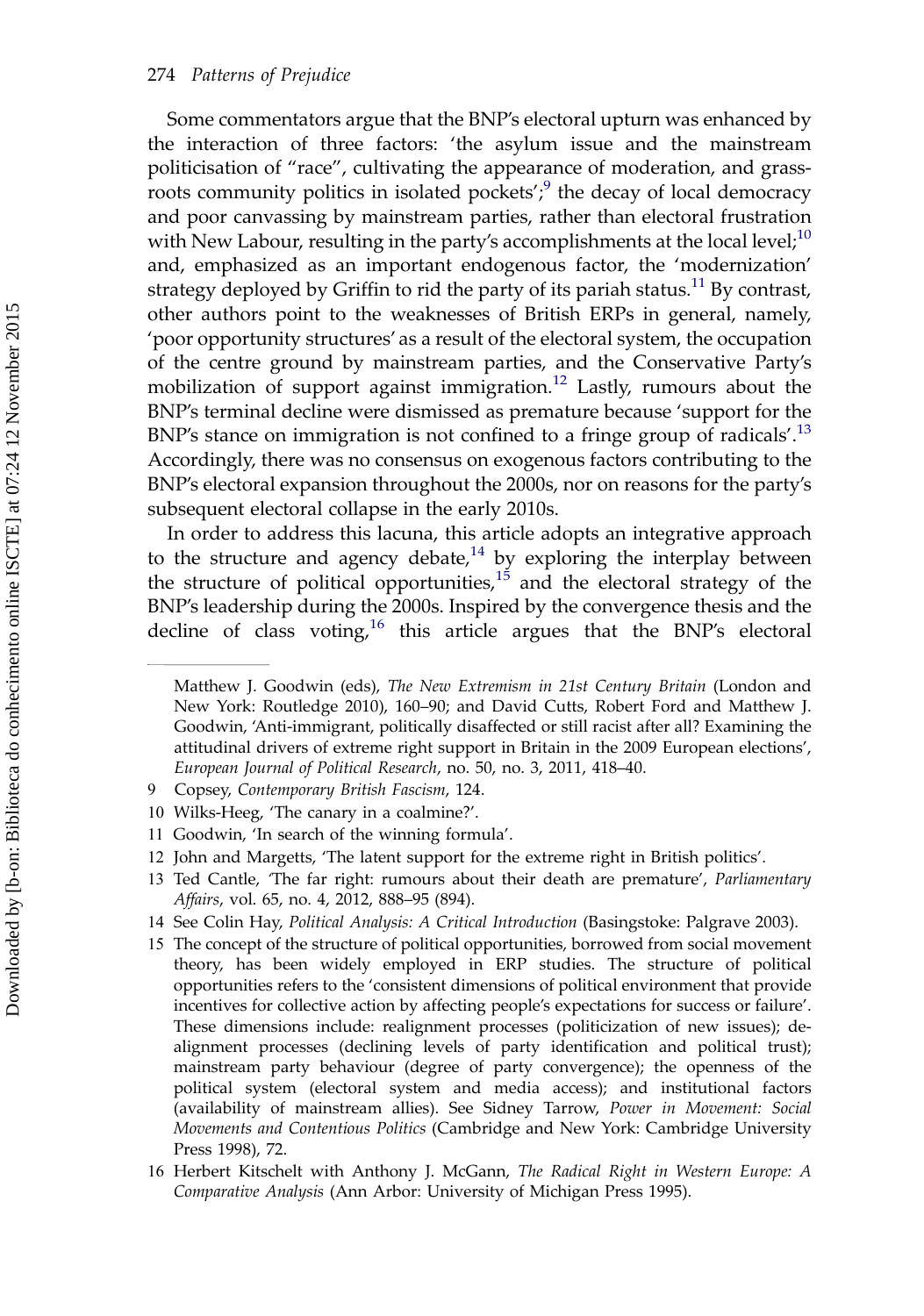breakthrough in the 2000s was boosted by a window of opportunity shaped by the weakening of political polarization across mainstream parties, the growth of public distrust of politics, and the intense politicization of the issue of immigration during that decade. The interrelationship between this favourable context and the BNP's electoral strategy enabled the party to appeal to a particular (and contracting) segment of British voters during the 2000s rather than to the broader electorate. As will be seen, the contingent character of the BNP's electoral expansion became evident after the closing of this favourable window of opportunity in the late 2000s, a setback aggravated by the endogenous weaknesses of the British extreme right.

Accordingly, this article seeks to explain the BNP's electoral success during the 2000s and its decline in the early 2010s. The argument is divided into two main parts. The first part explores the theoretical background that supports the analysis drawing on the convergence thesis and the decline of the class basis of party support. The second part will analyse the BNP's favourable structure of political opportunities in the 2000s by examining, in three distinct sections, the positions of mainstream parties, the levels of political trust and the salience of immigration. The BNP's agency is explored in a separate section in order to examine the party's electoral appeal under Griffin's leadership. Through the review of secondary literature, the socio-economic profile and geographic distribution of the BNP's electoral support in the 2000s are analysed to assess the outcome of the interplay between the identified factors of structure and agency. The last section of the article probes the closure in the early 2010s of the aforementioned window of opportunity and assesses its repercussions on the BNP's electoral fortunes. The conclusion highlights the contribution of this investigation to the literature on extremeright parties.

#### The convergence thesis and decline of class voting

Based on a spatial analysis of politics, the convergence thesis suggests that chances for an electorally influential ERP are initially dependent on the patterns of mainstream inter-party competition and the observation of centripetal politics.<sup>17</sup> The end of the Cold War, alongside the social transformations imposed by post-industrialism (in particular, the decline of the working class, expansion of the service sector and the rise of new post-material political demands), accelerated the reconfiguration of mainstream parties' positions across western party systems. Since the 1970s, the poles of political radicalism have transformed until there is, on the left, an economically redistributive and cultural libertarianism and, on the right, a free market and cultural authoritarianism.<sup>18</sup> In this context, mainstream parties have shifted their focus to the

17 Ibid., 48. 18 Ibid.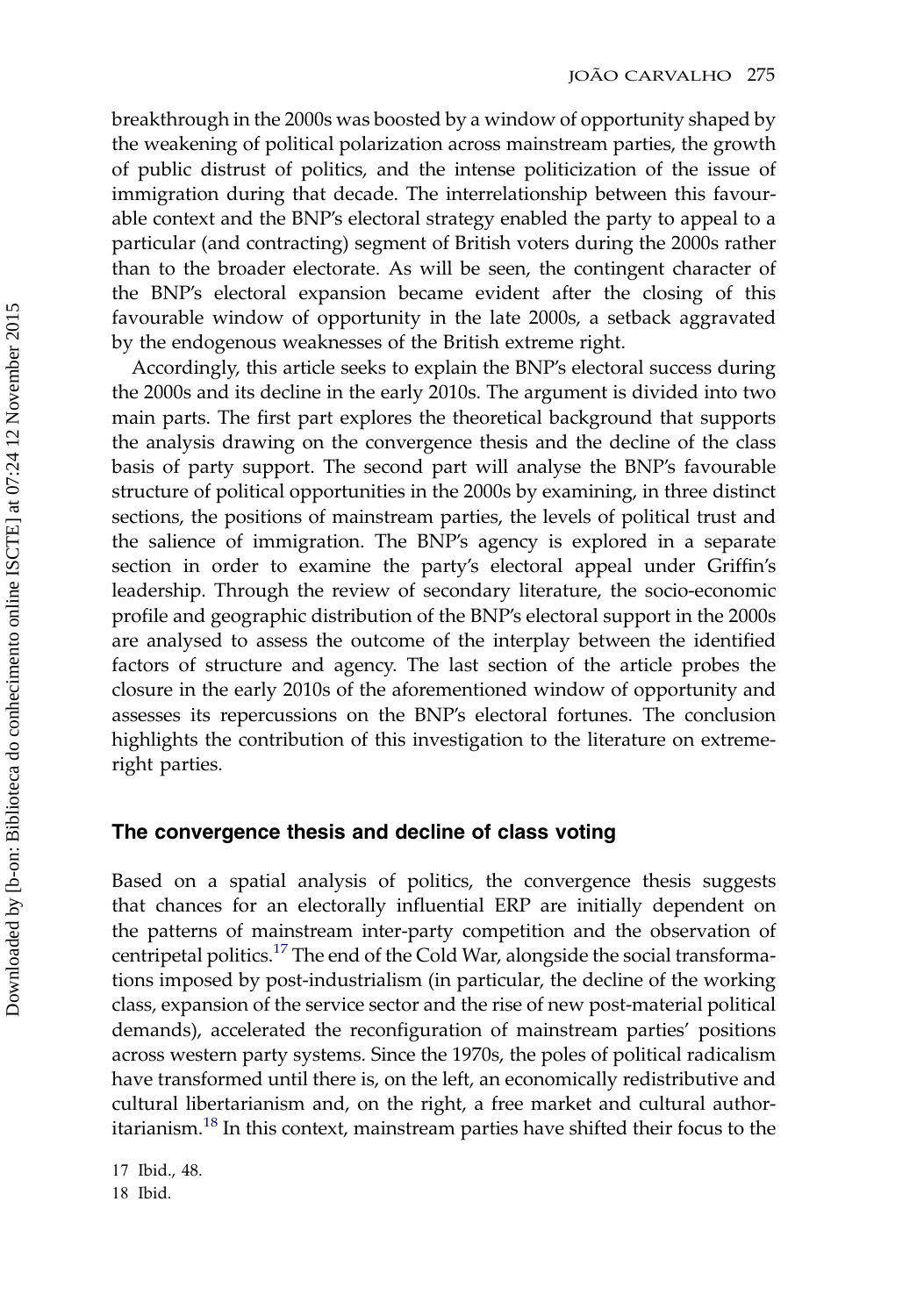median voter in order to enhance their chances of winning first-order ballots.<sup>19</sup> This trend promotes convergence in electoral competition among mainstream parties:

convergence of SD [social democratic] and MC [moderate conservative] parties, together with an extended period of government participation by the moderate conservatives, thus creates the electoral opening for the authoritarian Right that induces voters to abandon their loyalty to established conservative parties. $^{20}$ 

The positions of established parties are therefore fundamental for creating a favourable set of political opportunities for the emergence of a new competitor. Whereas social democratic parties face the same dilemma as centre-right parties, the disappearance of Marxist parties facilitated their shift either into more left-libertarian positions or on to centrist grounds in pursuit of catch-all strategies.<sup>21</sup> This process can produce the formation of a pool of disaffected voters on the far left with authoritarian attitudes who no longer identify with the traditional social democratic party, a situation that can be taken advantage of by a new competitor. This simple convergence thesis has been supported by most empirical evidence, while there is still disagreement in the literature about which party enables the electoral breakthrough of ERPs.<sup>22</sup> Some authors identify the ideological position of the mainstream centre-right party as the critical point at which the opportunities of an emergent ERP are enhanced or reduced.<sup>23</sup> However, this article will challenge this perspective because the BNP's electoral expansion in the 2000s suggests otherwise, as will be seen.

Recent research on the relationship between political differences and social class in contemporary democracies supports the main axiom of the convergence thesis, in particular the claim that public preferences reflect the actions of political parties and their strategic positioning.<sup>24</sup> The emergence of postindustrialism across western societies and the hegemony of catch-all electoral strategies have driven left-wing parties to the centre.<sup>25</sup> In the absence of sharp political differentiation between mainstream parties (especially in terms of their preference for more or less redistributive political programmes), voters are unable to select a party perceived as the most representative of their

- 19 Anthony Downs, An Economic Theory of Democracy (New York: Harper and Row 1957).
- 20 Kitschelt with McGann, The Radical Right in Western Europe, 17.
- 21 Ibid., 18.
- 22 Cas Mudde, Populist Radical Right Parties in Europe (Cambridge: Cambridge University Press 2007), 239.
- 23 Wouter van der Brug, Meindert Fennema and Jean Tillie, 'Why some anti-immigrant parties fail and others succeed: a two-step model of aggregate electoral support', Comparative Political Studies, vol. 38, no. 5, 2005, 537–73.
- 24 Geoffrey Evans and James Tilley, 'How parties shape class politics: explaining the decline of the class basis of party support', British Journal of Political Science, vol. 42, no. 1, 2012, 137–61 (139).
- 25 Ibid.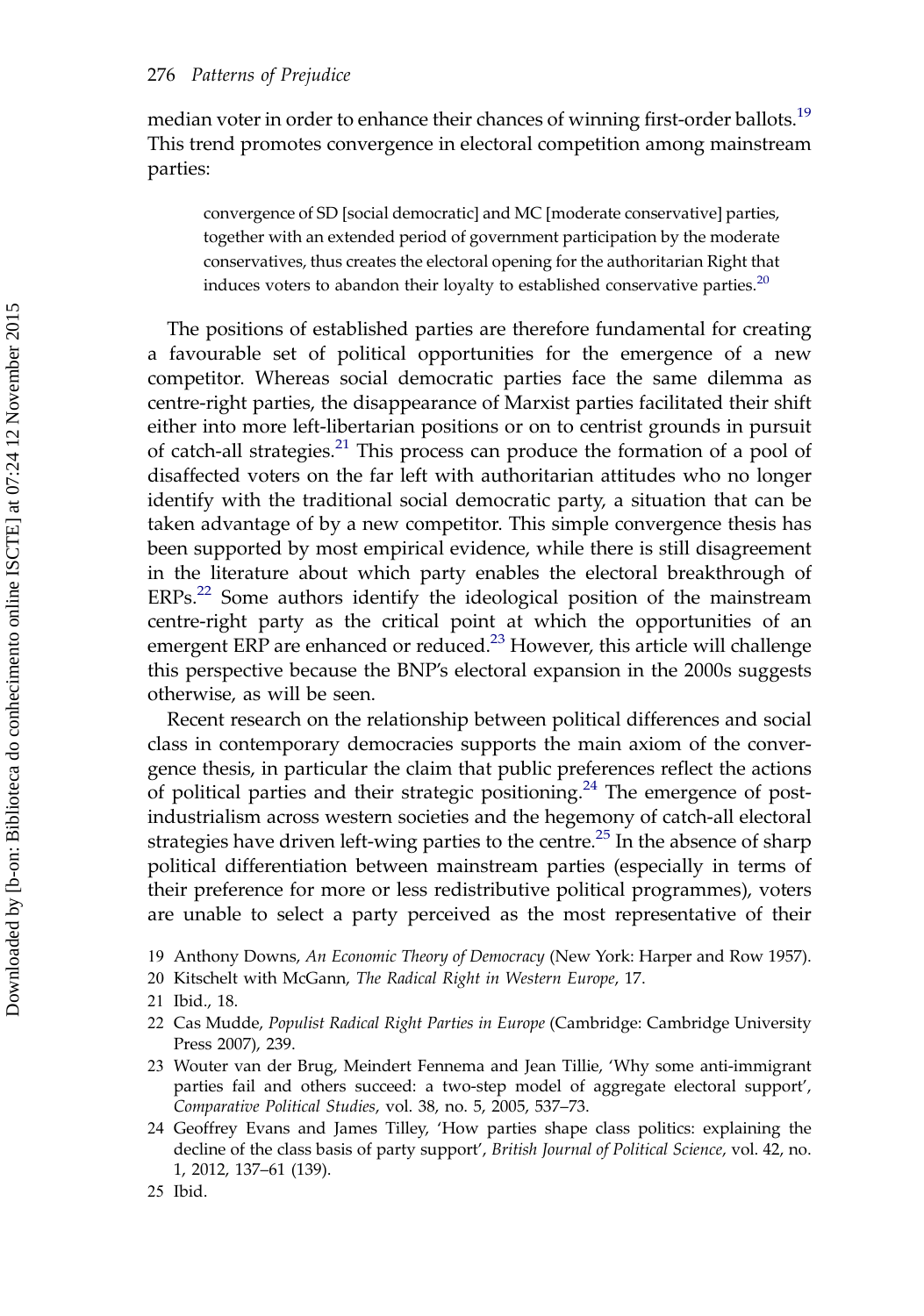class interests.<sup>26</sup> Therefore, the distance between the positions adopted by mainstream parties influences public behaviour and the longitudinal fluctuations observed across the political choices of the different social classes.<sup>27</sup> The decline of class voting as a consequence of weakening political polarization can be regarded as an additional potential cause of the formation of a pool of voters disgruntled with mainstream politics.

The weakening of political polarization has also been followed by the emergence of valence politics, enhancing the potential influence of electoral campaigns over public behaviour. Public preferences are increasingly shaped by a party's competence on important issues and the image of party leaders, a trend that increases the chances of a breakthrough by a minor party if it presents a credible alternative to the established parties.<sup>28</sup> While low levels of political polarization are the first requirement for the emergence of a new party, this political process is equally dependent on the agency of the party's leadership.<sup>29</sup> In particular, ERPs must possess the ability to build a strong party organization and a winning ideological formula to capitalize on the growing disgruntlement of public opinion.<sup>30</sup> The key here is to find a perfect correspondence between supply and demand in the electoral market within the new post-industrial context.<sup>31</sup> Consequently, ERPs that propose a 'palingenetic' rebirth, a strong authoritarian state, biological racism or a 'third way' beyond capitalism and communism, like the neo-fascist parties of the past, have less chance of appealing to a broad segment of voters than ERPs that adopt a 'postmodern' ideological programme combining neoliberalism with a mixture of protectionism and cultural xenophobia. $32$ 

'Postmodern' ERPs are considered distinctive because 'not one of the new ERPs points to a corporatist architecture of society, or to a "new order", but rather to a mixture, often dazzling and fallacious, of free enterprise and social protection (limited to the native), of modernizing inputs and traditional reminiscences'.<sup>33</sup> The major ideological innovation of this new type of ERP is to dismiss biological racism in favour of 'ethnopluralism', which emphasizes the necessity of preserving the uniqueness and purity of the cultural identities

26 Ibid.

- 28 Harold D. Clarke, David Sanders, Marianne C. Stewart and Paul F. Witheley, Performance Politics and the British Voter (Cambridge and New York: Cambridge University Press 2009).
- 29 Matthew J. Goodwin, 'The extreme right in Britain: still an "ugly duckling" but for how long?', Political Quarterly, vol. 78, no. 2, 2007, 241–50.
- 30 Kitschelt with McGann, The Radical Right in Western Europe, 17.
- 31 Evans and Tilley, 'How parties shape class politics'.
- 32 Piero Ignazi, Extreme-Right Parties in Western Europe (Oxford and New York: Oxford University Press 2006), 33.

<sup>27</sup> Ibid.

<sup>33</sup> Ibid.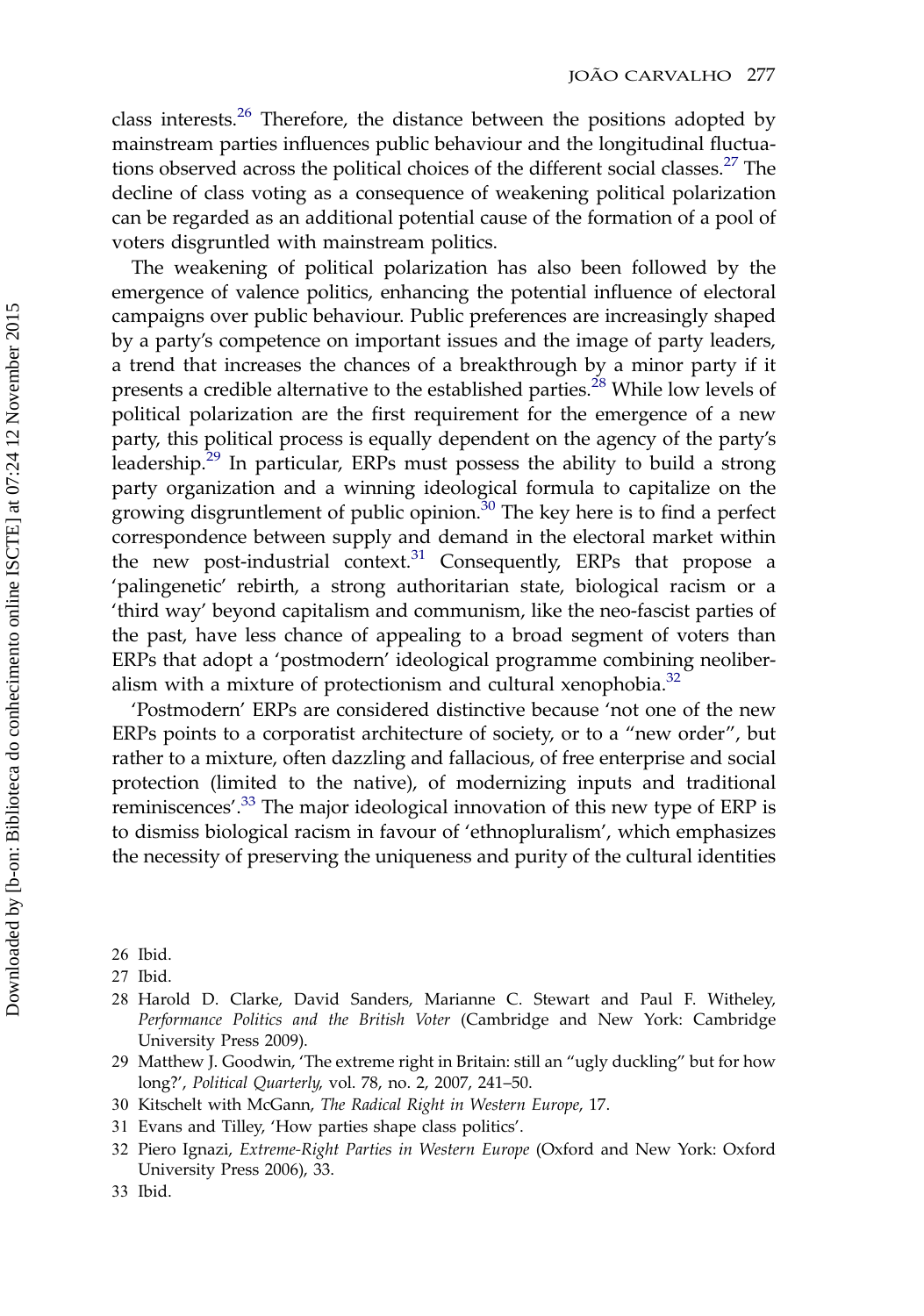of different ethnic groups.<sup>34</sup> From this perspective, the neo-fascist and 'postmodern' ERPs have distinct constituencies because their strategic appeals affect the composition of their electoral support.<sup>35</sup>

#### The rise of New Labour to power: a party realignment

As already argued, the first condition necessary for the emergence of a new ERP is the weakening of political polarization between mainstream parties. This process was initially observed in the British party system in the early 1990s, and it accelerated with the ascension of Tony Blair into the Labour Party's leadership in 1994. Blair presented a 'new Labour' inspired by a 'third way' that overcame the old notions of left and right in order to preserve the post-war social democracy against the threat of globalization.<sup>36</sup> Emphasis was now placed on minimal state intervention in the economy instead of the nationalizing principles of the past, while market mechanisms and the privatization of public services were now acclaimed by the new leader. $37$ This programme was interpreted as a centre-left adaptation of the Thatcherite neoliberal agenda in order to situate Labour on centrist grounds.<sup>38</sup> Blair assumed that Labour and its Keynesian economic programme were too far to the left of the median voter, and change was necessary following the decline of the working class.<sup>39</sup> Once in government, New Labour shifted from the macro-economic goal of full employment to anti-inflationary policies, illustrated by Chancellor Gordon Brown's grant of operational independence to the Bank of England.

Consequently, the relationship between the New Labour and trade unions became increasingly strained from Blair's first term onwards.<sup>40</sup> After the 2001 general election, the Labour loyalist and veteran trade unionist Bill Morris complained that 'this is the most pro-business government I can remember'.<sup>41</sup>

- 34 João Carvalho, Impact of Extreme Right Parties on Immigration: Comparing Britain, France and Italy (London and New York: Routledge 2014).
- 35 Kitschelt with McGann, The Radical Right in Western Europe.
- 36 Judi Atkins, Justifying New Labour Policy (Basingstoke: Palgrave Macmillan 2011).
- 37 David Coates, Prolonged Labour: The Slow Birth of New Labour (Basingstoke: Palgrave Macmillan 2005).
- 38 Martin J. Smith 'Conclusion: defining New Labour', in Steve Ludlam and Martin J. Smith (eds), Governing as New Labour: Policy and Politics under Blair (Basingstoke: Palgrave Macmillan 2004), 211–25.
- 39 Colin Hay, The Political Economy of New Labour: Labouring under False Pretences? (Manchester: Manchester University Press 1999).
- 40 In particular over the government's opposition to the European Union's (EU) legislation designed to improve workers' protection and representation, as well as over the consequences of capital investment in and management of public services on low-paid workers. See Coates, Prolonged Labour.
- 41 Bill Morris, quoted in Steve Ludlam, 'New Labour, "vested interests" and the union link', in Ludlam and Smith (eds), Governing as New Labour, 70–88 (70).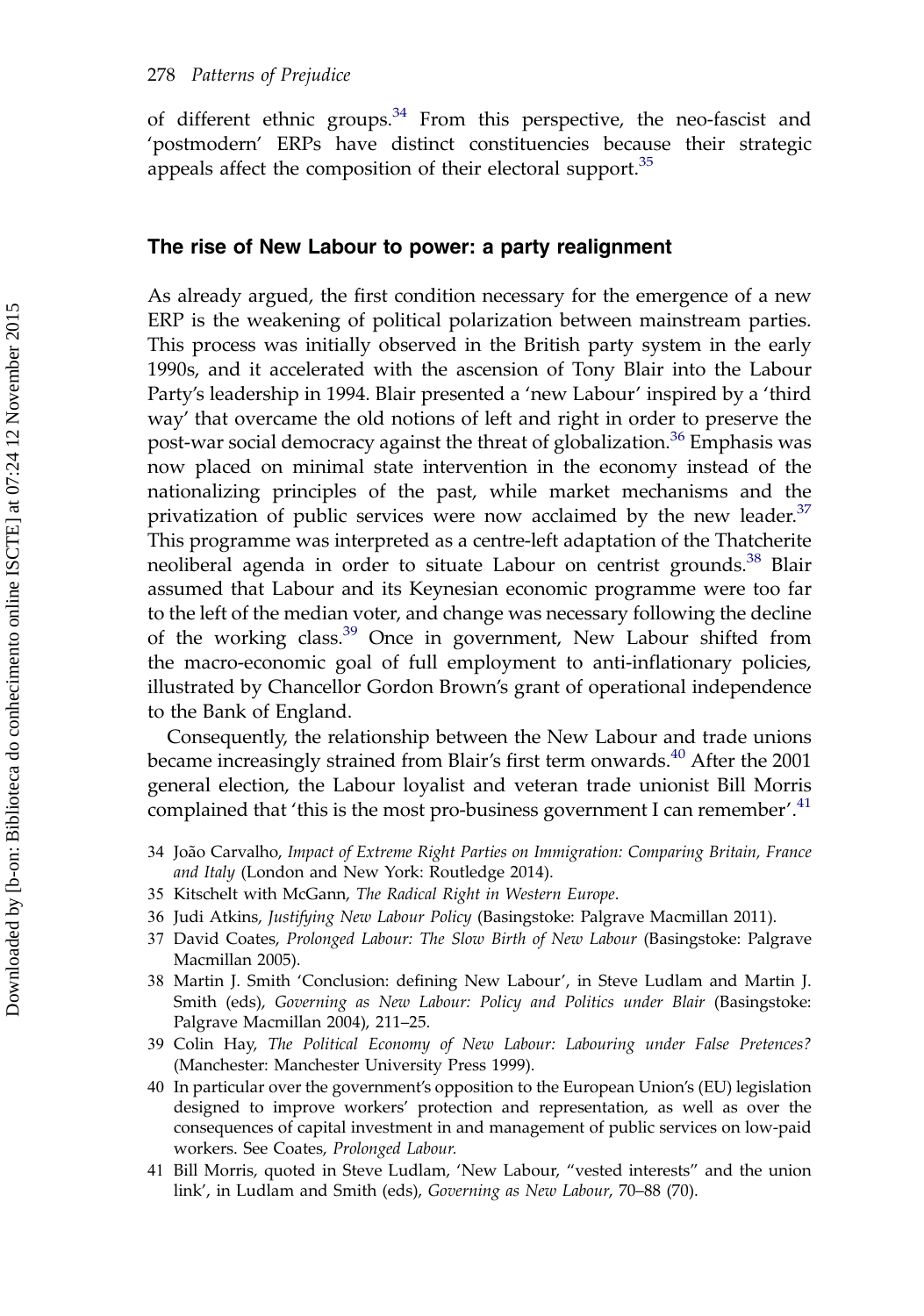The Labour Party's shift to the centre was overtly perceived by the electorate, especially after 2001. Public polls indicate that, while half of the public thought Labour looked after the interests of the working class very closely in 1987, only a third of respondents shared the same opinion in 1997. This perception fell to 10 per cent of respondents by the end of Labour's second term in 2005.<sup>42</sup> Labour was no longer regarded as a 'traditional class party' in 2005, but support from voters with working-class backgrounds was still higher than across the middle classes (the gap narrowed massively due to heavy losses among working-class voters).<sup>43</sup> New Labour's gravitation to the centre was followed by the weakening of political polarization, a process that created a pool of disaffected voters in British politics, markedly among those with a left-wing authoritarian background.

#### Erosion of public trust

The second factor contributing to the BNP's structure of political opportunities in the 2000s was the increase of public disaffection with British mainstream politics. Confirming this, electoral participation fell to its lowest level in the post-war period, indicating strong apathy across the electorate in the 2000s. Turn-out in general elections dropped 12 points in a single term, from 71.2 per cent of the electorate in 1997 to 59.2 per cent in 2001, a new historic low.<sup>44</sup> Voter participation in the 2005 general election increased to 61.4 per cent of the electorate and to 65.1 per cent in  $2010^{45}$  A strong expectation of an overwhelming Labour Party victory helps to explain the difficulty in mobilizing the electorate in 1997 and 2001. However, even though the last two general elections developed against a more competitive political background, a substantial recovery of electoral participation was not observed.

Another indication of growing political disaffection in the United Kingdom was the declining rate of party membership, most acute in the Labour Party throughout the 2000s. Overall membership for the three mainstream parties dropped from 3.8 per cent of the electorate in 1983 to just 1 per cent in 2010.<sup>46</sup> The Labour Party observed a significant increase from 265,000 party members in 1994 to 405,000 members in 1997, demonstrating the initial enthusiasm for Blair's project, but membership was subsequently cut to 248,294 in 2002,

- 42 John Curtice, 'Elections and public opinion', in Anthony Seldon (ed.), Blair's Britain 1997–2007 (Cambridge: Cambridge University Press 2007), 35–53 (41).
- 43 Ibid., 45. See also Ludlam and Smith (eds), Governing as New Labour.
- 44 Richard Heffernan, 'Tony Blair as Labour Party leader', in Seldon (ed.), Blair's Britain 1997–2007, 143–63.
- 45 John Walton, 'Election 2010: turnout mapped', BBC News, 10 May 2010, available on [http://news.bbc.co.uk/2/hi/uk\\_news/politics/election\\_2010/8672976.stm](http://news.bbc.co.uk/2/hi/uk_news/politics/election_2010/8672976.stm) (viewed 1 April 2015).
- 46 Keen, Membership of UK Political Parties, 2.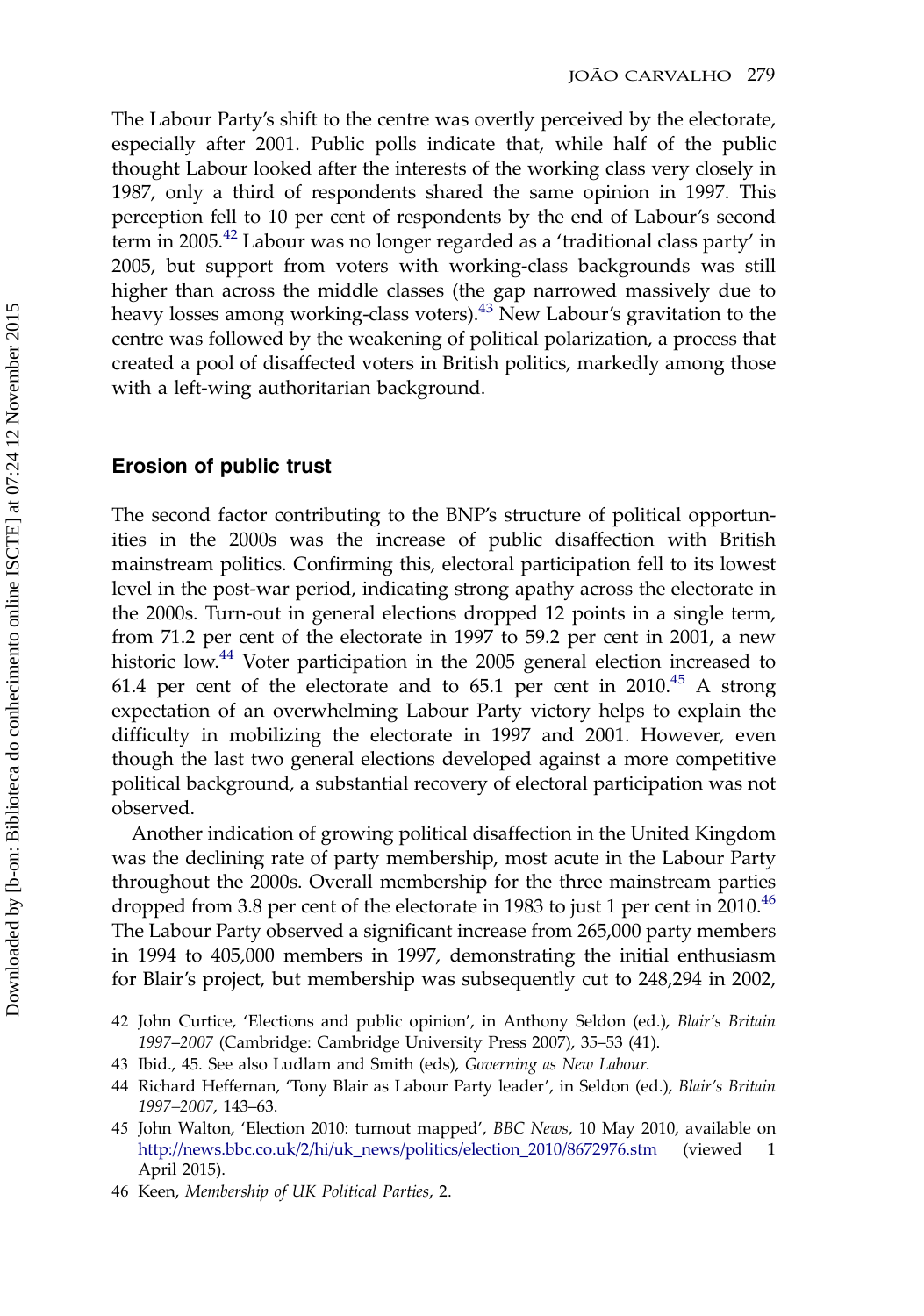198,026 in 2005, and to  $156,000$  in 2009.<sup>47</sup> The overall decline was only reversed in the context of the 2010 general election.<sup>48</sup> An internal Labour Party report conducted in the mid-2000s associated the drop in political engagement with members' opposition to particular governmental policies (in particular the 2003 Iraq War) and to the widespread perception that Labour lacked interest in promoting social justice.<sup>49</sup>

Interestingly, the YouGov poll included in that report reported that 41 per cent of Labour's rank-and-file associated their membership with the intention of keeping the Conservatives out of office. This trend suggested a reduced level of potential inter-bloc electoral mobility among Labour's core voters.<sup>50</sup> Lastly, surveys conducted during the 2000s highlighted a widespread and intense public distrust in mainstream politicians among the British electorate, a trend that was already significant before the scandal over the expense claims of Members of Parliament in 2009.<sup>51</sup> In short, the low levels of turn-out throughout the 2000s, the decline of political engagement and failing trust in the political system suggest the existence of a pool of disaffected voters that could potentially be exploited by a minor party like the BNP.

#### Politicization of immigration

Nevertheless, this BNP benefitted from yet another important structural factor, namely, the intense politicization of the immigration issue during the 2000s. Since the early 1990s, the importance of this topic on the British political agenda grew after an increased number of asylum-seekers from 1988 onwards, though the intensity of this type of immigration was still below the average of other European countries. A recent investigation across seven European countries, including a systematic study of political claims on immigration as published (for the British study) in articles in the Guardian and the Daily Mail between 1995 and 2009, confirmed the intense salience of this topic in British politics, especially during the first half of the  $2000s$ .<sup>52</sup> This research highlighted a clear linkage between the growing frequency of references to immigration in the media and expanding public concern on

- 47 Heffernan, 'Tony Blair as Labour Party leader'; Keen, Membership of UK Political Parties, 4.
- 48 Keen, Membership of UK Political Parties, 5.
- 49 LabOUR Commission, Renewal—A Two-Way Process for the 21st Century: Interim Report 2007 (London: LabOUR Commission 2007), 22–3.
- 50 Ibid., 22.
- 51 Robert Ford, 'Who might vote for the BNP? Survey evidence on the electoral potential of the extreme right in Britain', in Eatwell and Goodwin (eds), The New Extremism in 21st Century Britain, 145–68 (159).
- 52 João Carvalho, Roger Eatwell and Daniel Wunderlich, 'The politicisation of immigration in Britain', in Wouter van der Brug, Gianni D'Amato, Joost Berkhout and Didier Ruedin (eds), The Politicisation of Migration (London and New York: Routledge 2015), 159–78.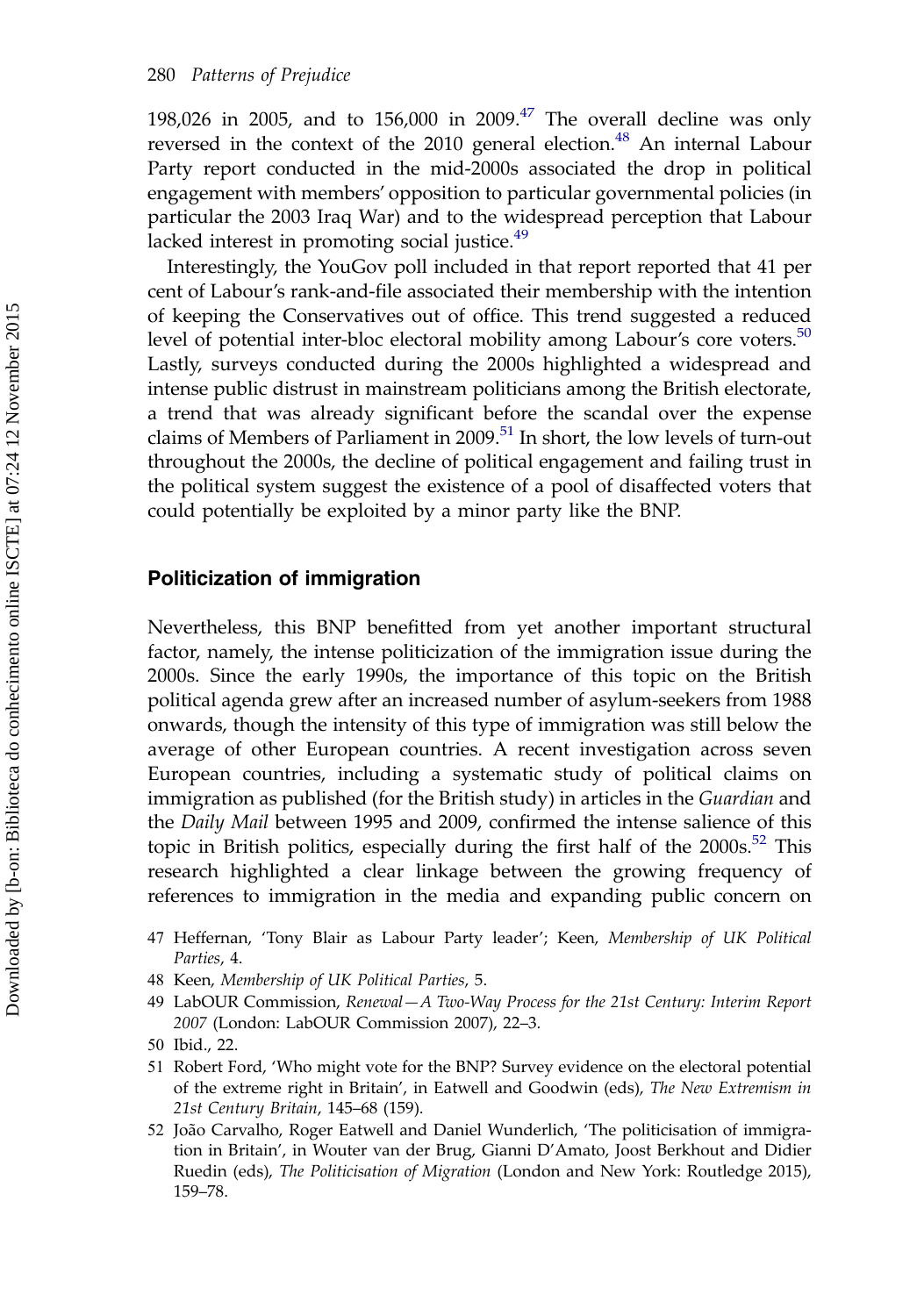the issue, as immigration climbed to the top of the public's matters of concern between 2001 and 2005. Furthermore, this investigation indicated that 'journalists' were responsible for 31 per cent of the claims found in the aforementioned newspapers, most of which (71 per cent) expressed unsympathetic or restrictive views of immigration and integration.<sup>53</sup>

Unsurprisingly, the Leveson Inquiry into the British media concluded that negative reporting of immigration was a recurrent practice across sections of the press rather than an exception.<sup>54</sup> In addition, the politicization of immigration reflected intense mainstream party competition on the issue, in particular among the Labour and Conservative parties.<sup>55</sup> After electoral defeat in 1997, the Conservatives established an image for themselves as the national party in opposition to a Labour government steered by a cosmopolitan, antinational, liberal elite whose policies and attitudes posed a severe challenge to British interests and values.<sup>56</sup> Accordingly, two Conservative Party leaders conducted populist campaigns on immigration in the 2001 and 2005 general elections. William Hague's (2000–1) electoral strategy encompassed a combination of neoliberalism and authoritarian populism with a strong emphasis on the issue of asylum, which included accusations that the centre-left government was turning Britain into a 'foreign land'. <sup>57</sup> Michael Howard (2003–5) adopted a valence politics strategy on immigration that involved the proposal of withdrawal from the 1951 Geneva Refugee Convention.<sup>58</sup> Immigration was only downgraded in the main opposition party's electoral strategy after the elevation of David Cameron to party leader in 2006 with his project to push the Conservative Party to the centre ground.<sup>59</sup>

The Labour government also contributed to the politicization of immigration. The Immigration and Asylum Act 1999 implemented a voucher system and dispersal scheme that accommodated asylum-seekers in detention centres, provoking national concern over what previously had been a problem restricted to the London metropolitan area.<sup>60</sup> From 2001 onwards, the Labour

53 Ibid.

- 54 Ibid. A report on community cohesion in the early 2000s had already found 'clear evidence of negative, unbalanced and inaccurate reporting likely to promote fear and tension within communities across London': Information Centre about Asylum and Refugees in the UK (ICAR), Media Image, Community Impact: Executive Summary (London: ICAR, King's College London 2004), [7].
- 55 Carvalho, Impact of Extreme Right Parties on Immigration.
- 56 Roger Griffin, '"No racism, thanks, we're British": how right-wing populism manifests itself in contemporary Britain', in Matthew Feldman (ed.), A Fascist Century: Essays by Roger Griffin (Basingstoke and New York: Palgrave Macmillan 2008), 117–31.
- 57 This ideological formula maintained the unity of the centre-right party while aiming to divide Labour's core voters. See Tim Bale, The Conservative Party: From Thatcher to Cameron (Cambridge: Polity Press 2010).
- 58 Matthew Tempest, 'Howard calls for asylum cap', Guardian, 24 January 2005.
- 59 Bale, The Conservative Party.
- 60 Anthony M. Messina, The Logics and Politics of Post-WWII Migration to Europe (Cambridge: Cambridge University Press 2007).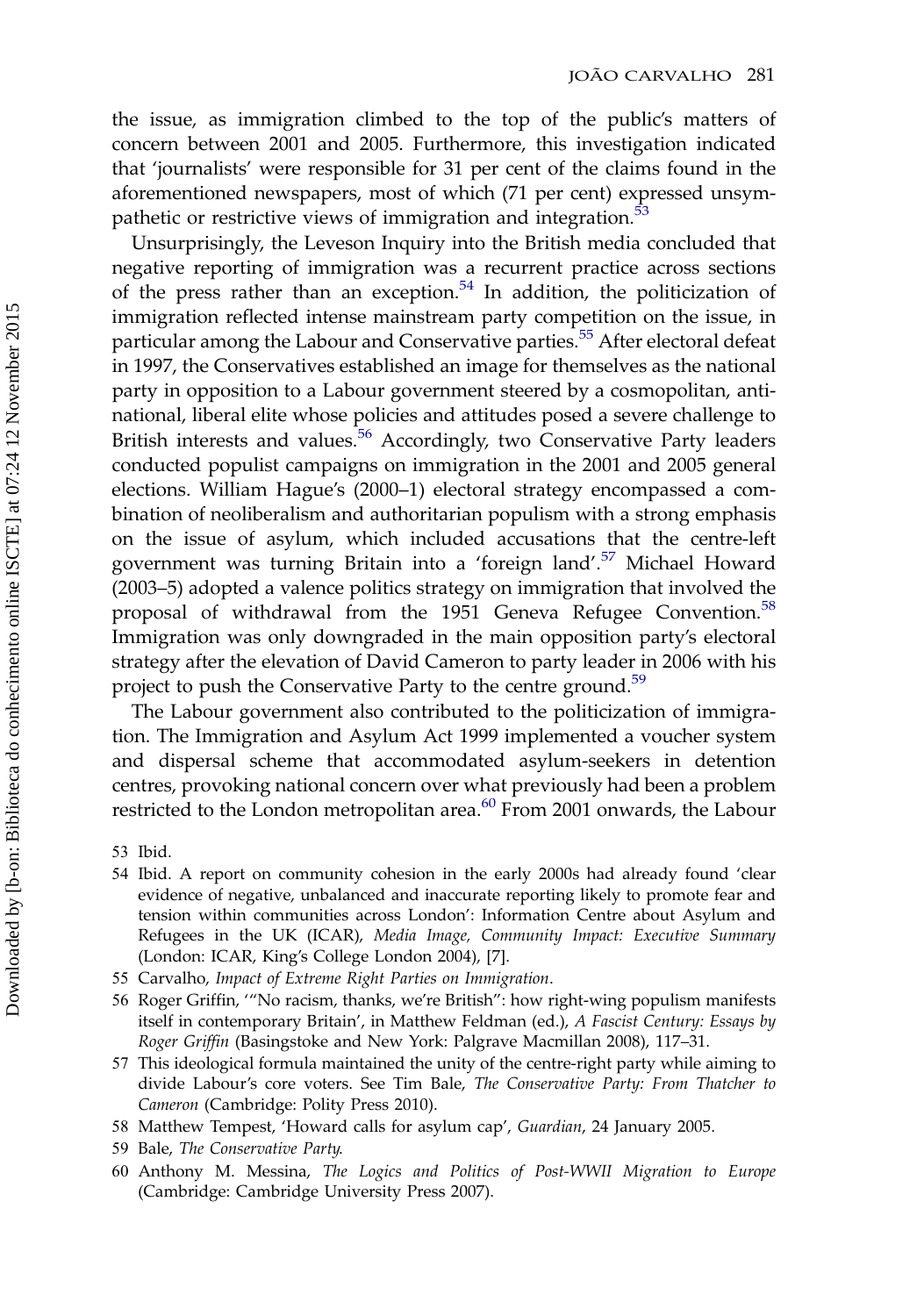government adopted a laissez-faire approach to the immigration both of highly skilled immigrants (HSI) in 2002, and from the new member states of the European Union (EU) in 2004, in order to maintain a highly flexible labour market in the context of economic prosperity.<sup>61</sup> The intensity of labour immigration and intra-EU migration flows expanded significantly throughout the 2000s, as is demonstrated by the 447,000 applications to the Worker Registration Scheme by citizens of the new EU member states between 2004 and 2006.<sup>62</sup> However, this neoliberal stance on immigration was coupled with a highly restrictive approach to asylum in order to neutralize Conservative attacks. In 2002 Home Secretary David Blunkett justified the detention of asylum-seekers'dependents and their removal from the state school system to prevent the 'swamping' of local schools.<sup>63</sup>

Notwithstanding the dramatic drop of asylum-seeking in the United Kingdom after 2003, immigration became Blair's top domestic priority after successive scandals at the Home Office dealing with the immigration system.<sup>64</sup> The Labour government responded to each crisis with the publication of a new bill or White Paper meant to tackle claims of widespread abuse of the immigration system, a strategy that helped to intensify public anxiety rather than to defuse it. $65$  The succession of Blair by Gordon Brown in 2006 was followed by a more restrictive approach to HSI, as the new Prime Minister announced his intention to promote 'British jobs for British workers' at the national conference of the Trades Union Congress.<sup>66</sup> This proposal seemed to come straight out of the BNP's election manifesto, and was interpreted as an attempt to reconnect with the working class.<sup>67</sup> Within the context of hegemonic perceptions of widespread abuse by immigrants, the expansion of labour inflows in the 2000s provided fertile ground for the

- 61 The new EU member states were the Czech Republic, Estonia, Hungary, Latvia, Lithuania, Poland, Slovakia and Slovenia. See João Carvalho, 'British and French policies towards high-skilled immigration during the 2000s: policy outplays politics or politics trumps policy?', Ethnic and Racial Studies, vol. 37, no. 13, 2014, 2361–78.
- 62 Home Office, Department for Work and Pensions, HM Revenue and Customs and Department for Communities and Local Government, Accession Monitoring Report May 2004–June 2006 (London: Home Office 2006), 1, 5.
- 63 'Row erupts over Blunkett's "swamped" comment', Guardian, 24 April 2002.
- 64 One Minister of Immigration (Beverley Hughes) and two Home Secretaries (David Blunkett and Charles Clarke) were forced to resign after the emergence of successive scandals dealing with management of immigration. See Sarah Spencer, 'Immigration', in Seldon (ed.), Blair's Britain 1997–2007, 341–60.

- 66 Toby Helm, 'Gordon Brown pledges jobs for British workers', Daily Telegraph, 11 September 2007.
- 67 Roger Eatwell, 'Responses to the extreme right in Britain', in Eatwell and Goodwin (eds), The New Extremism in 21st Century Britain, 211–30.

<sup>65</sup> Ibid.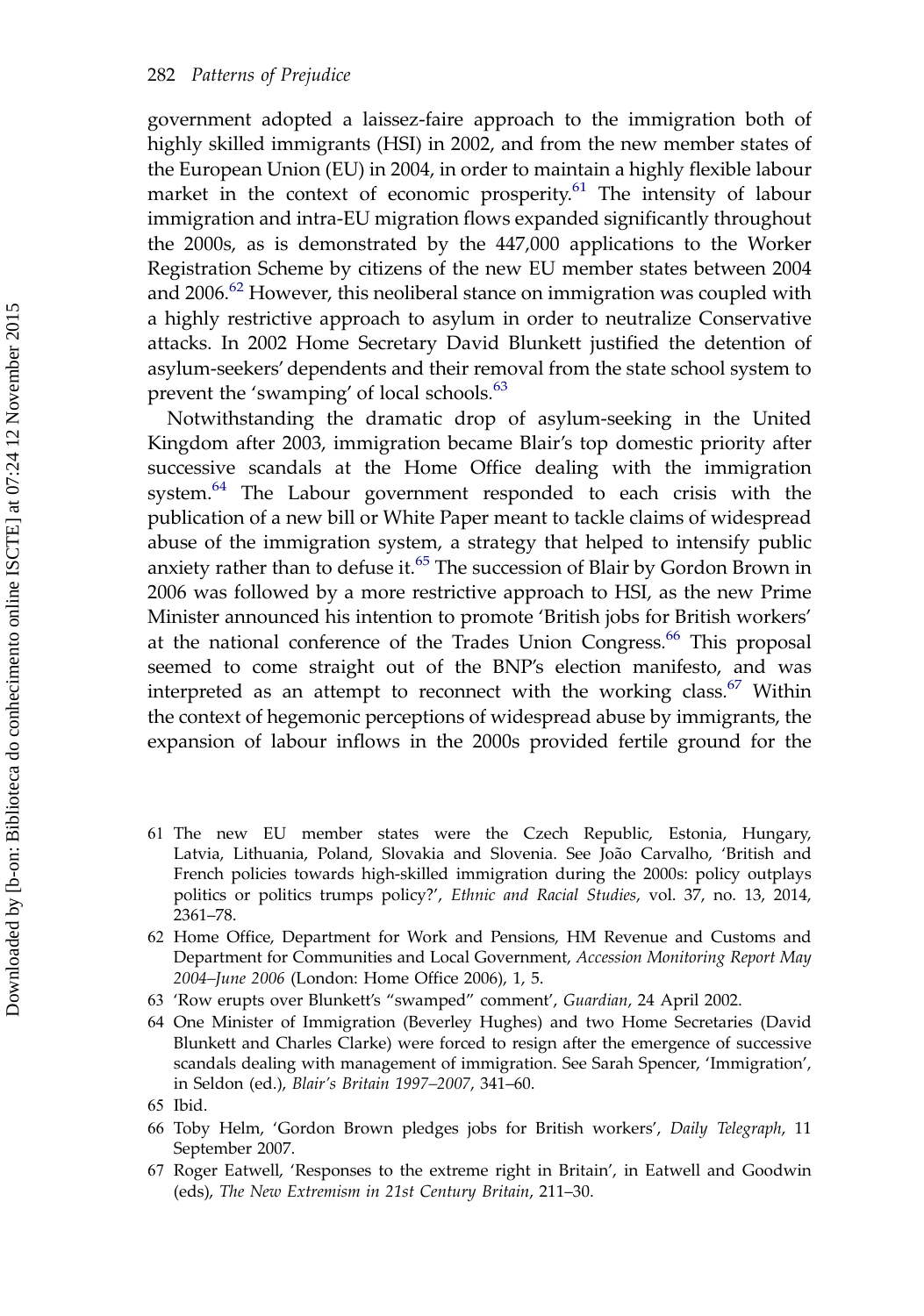BNP's xenophobic discourse, as Labour MP Jon Cruddas pointed out in 2005.<sup>68</sup>

#### The BNP's electoral strategy under Nick Griffin's leadership

Under the new leadership of Nick Griffin, a Cambridge graduate, the BNP embarked on a 'modernization' process that emphasized, first, 'responsibility' through the adoption of non-aggressive rhetoric and proposals to increase the party's credibility, and, second, 'professionalism' in the employment of modern campaign methods.<sup>69</sup> The new BNP leader seemed eager to appeal to voters who felt unrepresented by the system and whose sense of Britishness felt threatened to expand his party's constituency beyond the neo-Nazi fringes.<sup>70</sup> In the meantime, the BNP became increasingly careful in its organization and propaganda. Local politics were prioritized and a new electoral strategy was implemented, inspired by the Liberal Democrats' electioneering techniques involving intense canvassing and grassroots organizations in selected areas.<sup>71</sup> Notwithstanding the modernization strategy, Griffin still presented the BNP as a 'movement for the cultural and spiritual rebirth of our land and people', indicating his attachment to the 'palingenetic' element characteristic of neo-fascist parties.<sup>72</sup>

Overall ideological reform was downgraded by Griffin in 2001, but the BNP still dropped its compulsory repatriation programme of all non-Whites in favour of a voluntary repatriation scheme before the 2001 general election.<sup>73</sup> A halt to all further 'non-white' immigration was demanded to ensure that the British people retained what was now referred to as their 'unique identity' rather than their 'racial purity'.<sup>74</sup> On the economy, the BNP proposed the reduction of imports to promote British production, opposed foreign ownership of national assets and demanded discriminatory access to the labour market.<sup>75</sup> The BNP's local campaign slogan, 'Rights for Whites', reflected the party's racial populism, covert fascist nostalgia and authoritarian corporatism.<sup>76</sup> The terrorist attacks in the United States on  $9/11$  and in London on 7/7 fuelled the BNP's campaign against Islam and in defence of

- 68 Jon Cruddas, Peter John, Nick Lowles, Helen Margetts, David Rowland, David Shutt and Stuart Weir, The Far Right in London: A Challenge for Local Democracy? (York: Joseph Rowntree Reform Trust 2005), 23.
- 69 Copsey, Contemporary British Fascism.
- 70 Griffin, '"No racism, thanks, we're British"'.
- 71 Goodwin, 'In search of the winning formula'.
- 72 Nick Griffin, quoted in Griffin, '"No racism, thanks, we're British"', 120.
- 73 Eatwell, 'The extreme right in Britain'.
- 74 'Where we stand!', BNP 2001 general election manifesto, available on the Political Science Resources website at [www.politicsresources.net/area/uk/e01/man/bnpstand.htm](http://www.politicsresources.net/area/uk/e01/man/bnpstand.htm) (viewed 2 April 2015).
- 75 Ibid.
- 76 Ignazi, Extreme-Right Parties in Western Europe.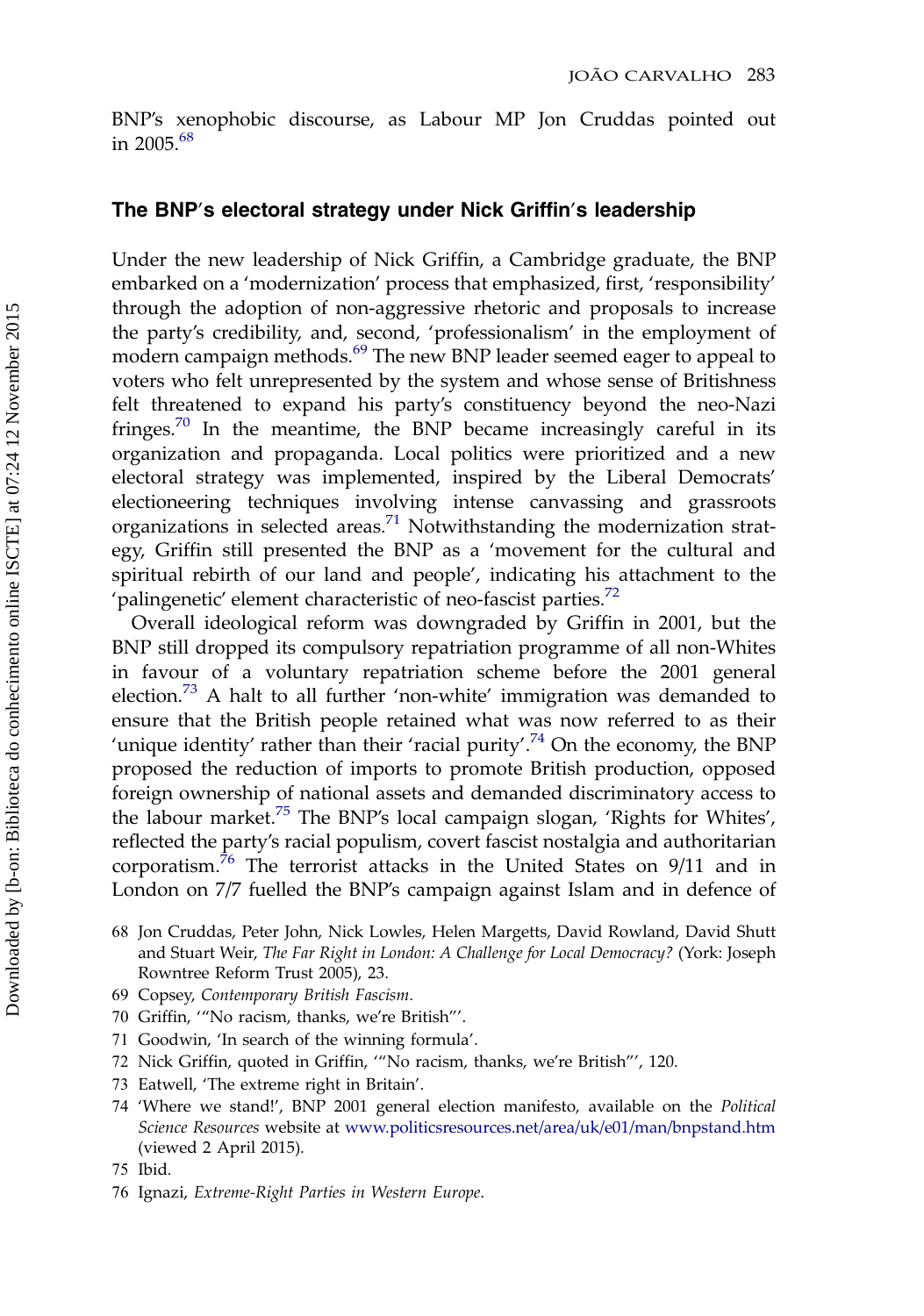'western civilisation', providing an opportunity for Griffin to water down the BNP's antisemitism in favour of hatred of Islam.<sup>77</sup> The disappointing electoral results of 2004 forced Griffin to promise a major ideological overhaul.

In the 2005 general election, the BNP's electoral campaign included new critical approaches to multiculturalism and against British 'liberal totalitarianism' in defence of freedom of speech.<sup>78</sup> Eugenic conceptions of a British 'race' were replaced by warnings of a 'genocide through integration' of immigrants.<sup>79</sup> Multiculturalism was no longer the outcome of a Semitic conspiracy but a product of the 'blind economic force of global capitalism'.<sup>80</sup> Griffin pushed his party towards cultural xenophobia and conflated immigration with globalization, but traces of past antisemitism persisted throughout the 2000s.<sup>81</sup> The BNP's economic programme demanded Britain's withdrawal from the EU and stood for a 'British national economy' opposed to 'globalism, international socialism, laissez-faire capitalism and economic liberalism', suggesting an alternative 'third way' characteristic of fascist parties. $82$  Moreover, Griffin's article entitled 'The Deadly Twins', published twice on the BNP's website, argued that, 'despite the opinions of orthodox Know-Nothings, capitalism and communism were never diametrically opposed opposites'.<sup>83</sup>

Notwithstanding the efforts of the BNP's leadership to promote cultural xenophobia as the new ideological cornerstone, a strong level of continuity was observed regarding the party's authoritarian corporatism and its attachment to a 'nationalist community' project characteristic of neo-fascist parties. This ideological formula resulted in a diminished electoral appeal and reduced the BNP's potential audience to fringes rather than the overall British electorate.<sup>84</sup> Unsurprisingly, Griffin failed to water down the BNP's pariah status, as one poll conducted before the 2009 European Parliament elections

- 77 Nick Griffin interview, in Sharon Sadeh, 'The British Le Pen is euphoric', Haaretz, 30 April 2002.
- 78 The new opposition to the British state helped the BNP to distance itself from its fascist legacy and to present the party as a victim of a liberal conspiracy at a time Griffin was on trial for incitement of racial hatred; see Copsey, Contemporary British Fascism, 158.
- 79 Rebuilding British Democracy: British National Party General Election 2005 Manifesto (Welshpool, Powys: BNP 2005), 20.

- 81 Goodwin, 'In search of the winning formula'.
- 82 Rebuilding British Democracy, 33. According to Roger Eatwell: 'the various forms of fascism can be conceived as attempting to forge what some openly termed a "Third Way" (neither capitalism or socialism)'; Roger Eatwell, 'On defining the "fascist minimum": the centrality of ideology', Journal of Political Ideologies, vol. 1, no. 3, 1996, 303–19 (310).
- 83 Nick Griffin, 'The deadly twins', was first published by the BNP in 2004 and then revised and republished in 2012, the revised version available on the British National Party website at [www.bnp.org.uk/tyn/deadly-twins](http://www.bnp.org.uk/tyn/deadly-twins) (viewed 2 April 2015). For the ideological inspiration behind Griffin's articles, see Ignazi, Extreme-Right Parties in Western Europe, 181–2.
- 84 Ignazi, Extreme-Right Parties in Western Europe.

<sup>80</sup> Ibid., 19.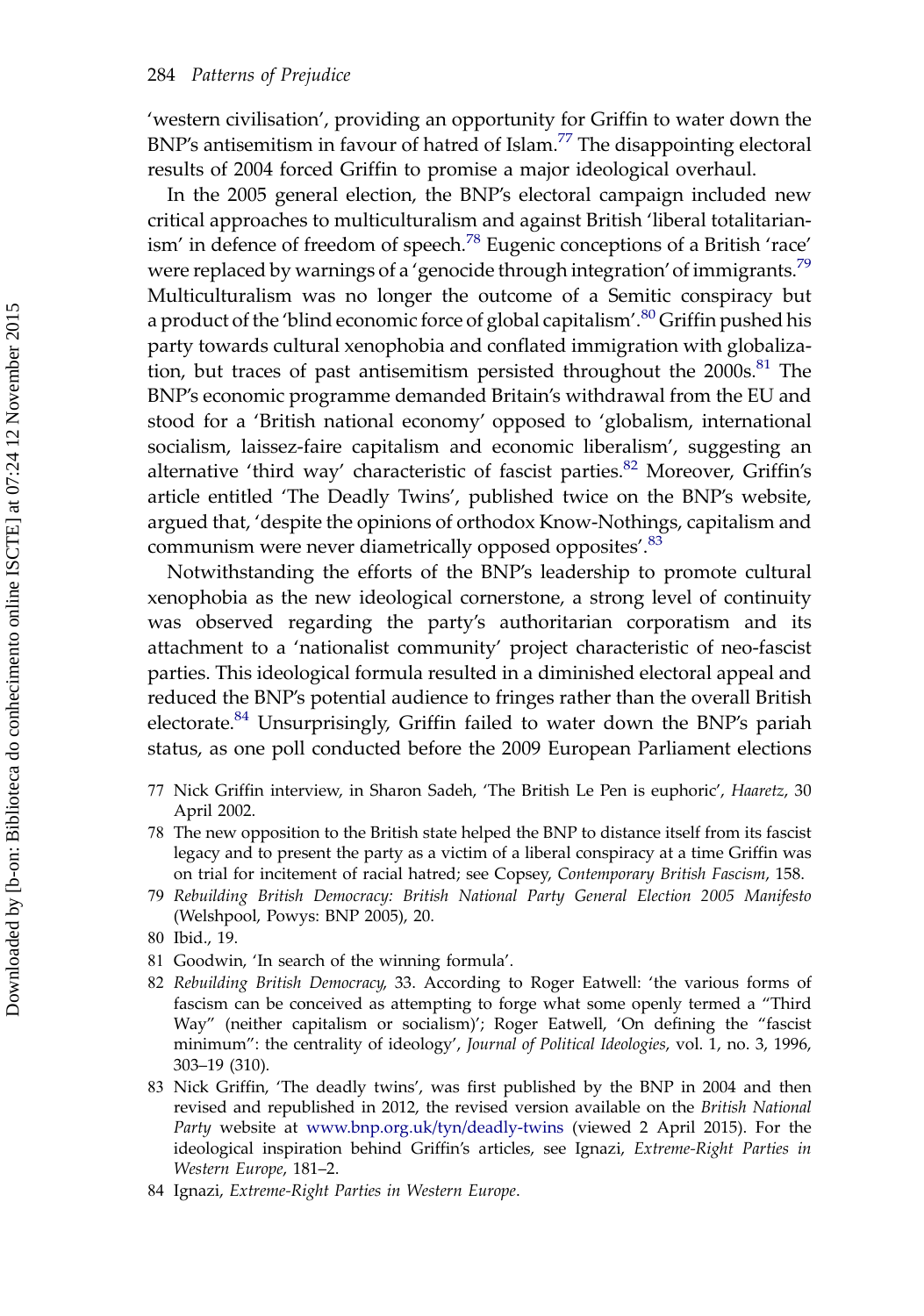indicated that, whereas 4 per cent of respondents recognized that they 'would definitely' consider voting for the party, 66 per cent said they would 'never consider' it.<sup>85</sup> Moreover, Griffin's modernization project faced increasing difficulties in appeasing the BNP's core voters and simultaneously expanding the party's electoral support in the late 2000s.<sup>86</sup>

#### The roots of the BNP's electoral inroads

Drawing from a review of quantitative and qualitative studies on the BNP, this section explores the party's constituency in the 2000s, and how this electoral coalition was an outcome of the interplay between the aforementioned strategic opening and the BNP's electoral formula.<sup>87</sup> Findings from the IPSOS Mori surveys conducted between 2002 and 2006 indicate that BNP voters were mostly white males, middle-aged, members of the working class and integrated in the private sector.<sup>88</sup> The distinct socio-economic profile of the BNP's electorate was confirmed by further research employing regression models of a YouGov online national panel conducted a week before the 2009 European Parliament election, which suggested that economic pessimism was an important driver of the BNP's support.<sup>89</sup> Analysis of data from the 2002 and 2003 local elections highlighted the BNP's stronger electoral penetration in economically deprived urban areas with a large ethnic minority population and poor levels of housing.<sup>90</sup> At the 2010 general election, the BNP's electoral support strongly correlated with urban working-class areas with a higher rate of manual workers, council tenants, people with no educational qualifications and no car.<sup>91</sup>

Further research from a BNP membership list leaked in November 2008 containing 13,009 individuals suggested that small employers and self-

- 85 Cutts, Ford and Goodwin, 'Anti-immigrant, politically disaffected or still racist after all?', 421.
- 86 Eatwell, 'Responses to the extreme right in Britain'.
- 87 As mentioned in the literature, a recurrent problem of research on support for ERPs is that public surveys include an insufficient number of extreme-right voters to permit reliable analysis. Consequently, this section draws on a systematic review of secondary literature on this topic.
- 88 Matthew J. Goodwin, Robert Ford, Bobby Duffy and Rea Robey, 'Who votes extremeright in twenty-first-century Britain? The social bases of support for the National Front and British National Party', in Eatwell and Goodwin (eds), The New Extremism in 21st Century Britain, 191–210.
- 89 The research drawing on the YouGov online poll indicates 985 self-identified BNP supporters from a pool of 32,268 respondents. See Cutts, Ford and Goodwin, 'Antiimmigrant, politically disaffected or still racist after all?', 423.
- 90 See Benjamin Bowyer, 'Local context and extreme right support in England: the British National Party in the 2002 and 2003 local elections', Electoral Studies, vol. 27, no. 4, 2008, 611–20.
- 91 David Denver, 'The results: how Britain voted', Parliamentary Affairs, vol. 63, no. 4, 2010, 588–606 (601).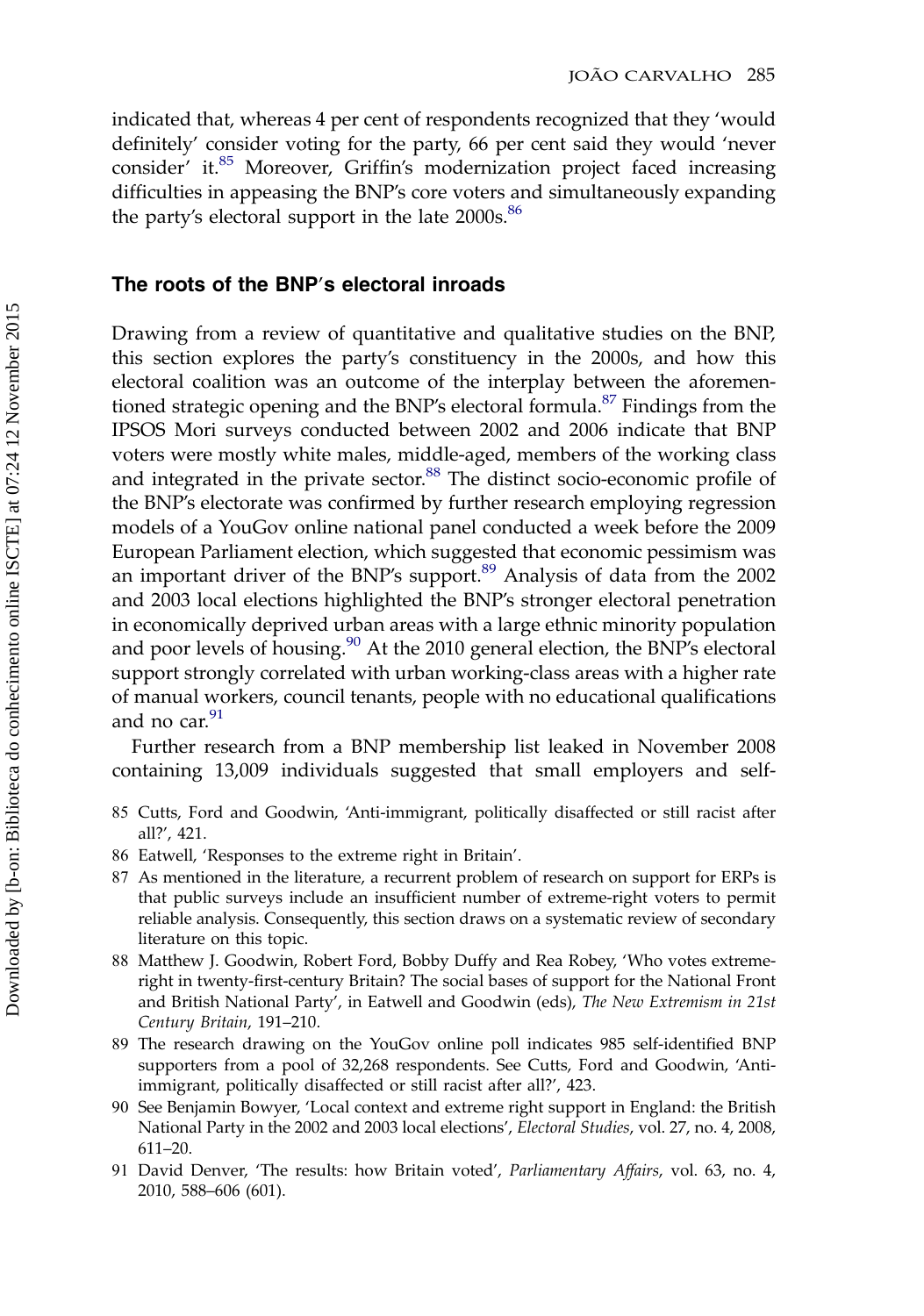employed individuals were the sectors most represented in this ERP.92 Unemployment was found to be a weak predictor of BNP membership in contrast to overcrowded housing.<sup>93</sup> The BNP's support seemed to be stronger among the most economic insecure classes within the complex social structure of British society.<sup>94</sup> In terms of geographical distribution, there was a substantial shift of support for the BNP from London to northern regions from the 1990s and throughout the 2000s, in both national and local elections, particularly in Labour strongholds.<sup>95</sup> Research on the BNP's electoral inroads at the local level highlighted the fact that the five areas where the British ERP elected four or more councillors by 2006 (Burnley, Barking and Dagenham, Stoke, Sandwell and Epping Forest) were strongly similar, in that the Labour vote in all of them had experienced decline or collapse (see [Table 1](#page-17-0)). While four of these areas were traditional Labour strongholds, the mainstream opposition parties remained unable to capitalize on Labour's collapse (apart from gains made by Liberal Democrats in Burnley).<sup>96</sup> Furthermore, BNP members were more likely to reside in Labour constituencies, while the association with the Conservative vote was residual.<sup>97</sup>

The BNP's membership was found to be greater in towns where a large non-white population and a white working-class population lived in highly segregated neighbourhoods. This reduced the chances of contact between inhabitants of different ethnic backgrounds, which enhanced the perception of threat.<sup>98</sup> In the context of overcrowded housing, it was easy to portray the Labour council as favouring ethnic communities, thus boosting the BNP's membership and confirming the legitimacy of its electoral strategy.<sup>99</sup> By the early 2010s, Nigel Copsey concluded, 'not only are BNP voters more likely to reside in Labour constituencies, but so are BNP members', demonstrating a strong link between the BNP's electoral support and the centre-left party's strongholds.<sup>100</sup>

92 Michael Biggs and Steven Knauss, 'Explaining membership in the British National Party: a multilevel analysis of contact and threat', European Sociological Review, vol. 28, no. 5, 2012, 633–46.

- 94 Tim Bale, 'Cinderella and her ugly sisters: the mainstream and extreme right in Europe's bipolarising party systems', West European Politics, vol. 26, no. 3, 2003, 67–90.
- 95 Goodwin, Ford, Duffy and Robey, 'Who votes extreme-right in twenty-first-century Britain?'.
- 96 The demise of local political activity and the BNP's electoral concentration in localities with strong racial segregation enhanced the legitimacy of the BNP's political campaign. Nevertheless, the diminished potential of inter-bloc mobility across centre-left core voters helps to explain the failure of opposition parties to benefit from increasing alienation from the Labour Party. See Wilks-Heeg, 'The canary in a coalmine?'.
- 97 Biggs and Knauss, 'Explaining membership in the British National Party', 633.

- 99 Ibid.
- 100 Copsey, 'Sustaining a mortal blow?', 29.

<sup>93</sup> Ibid.

<sup>98</sup> Ibid.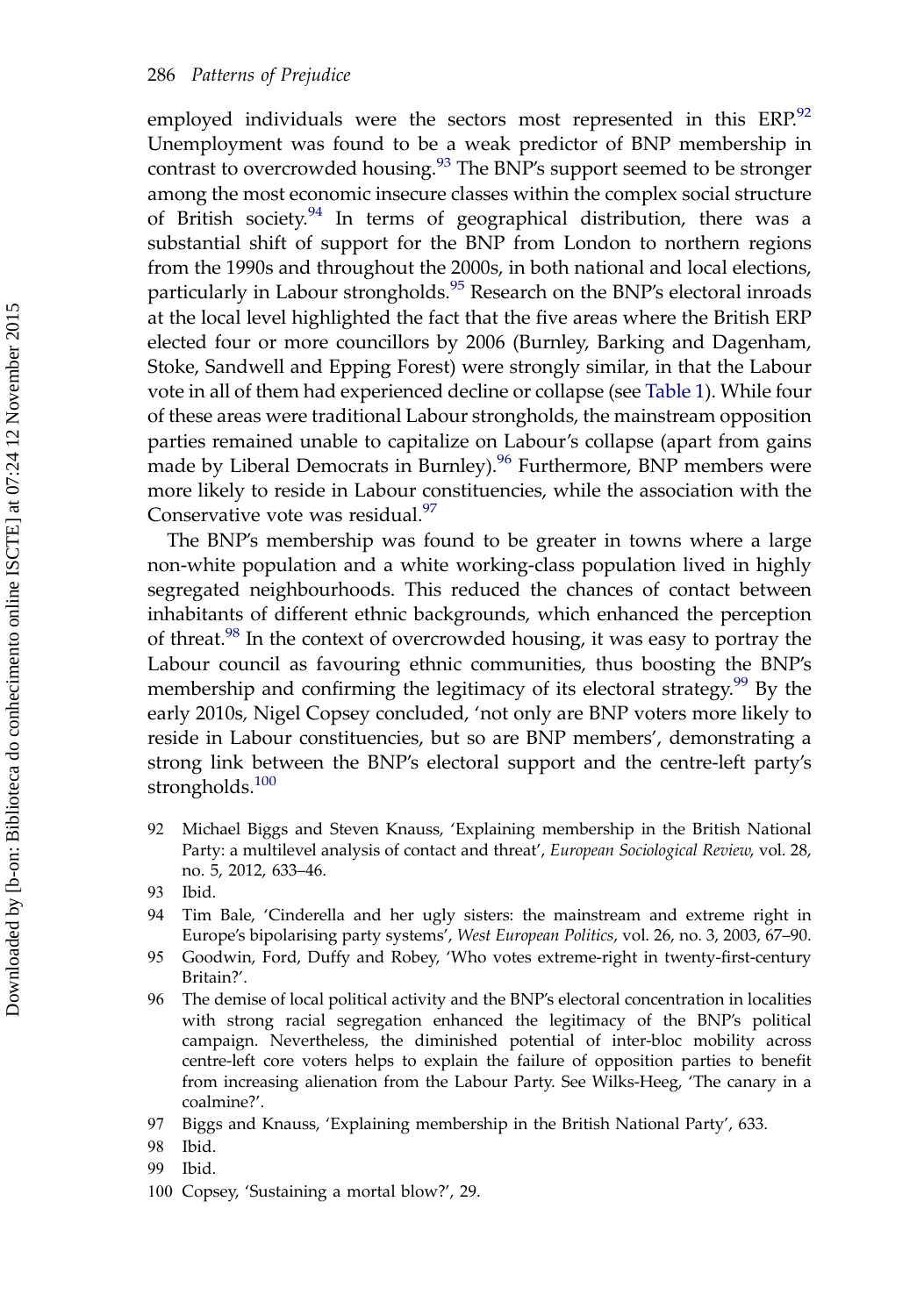|                      | 1999 | 2003 | 2007 | 2012 |
|----------------------|------|------|------|------|
| Barking and Dagenham | 46   | 42   | 38   | 51   |
| <b>Burnley</b>       | 30   | 27   | 17   | 26   |
| <b>Epping Forest</b> | 14   | 9    |      |      |
| Sandwell             | 58   | 55   | 51   | 60   |
| <b>Stoke</b>         | 48   | 27   | 24   | 34   |

<span id="page-17-0"></span>Table 1 Number of Labour city councillors in five English local councils with largest BNP groupings in the mid-2000s, 1999–2012

Source: Adapted from Wilks-Heeg, 'The canary in a coalmine?', 392, and local authorities' websites.

At the attitudinal level, hostility towards immigration was an important ideological characteristic of the BNP electorate.<sup>101</sup> This was initially observed after 77 per cent of the BNP's voters ranked immigration as their top priority in a nationwide 2004 European election exit poll.<sup>102</sup> Research on an online survey before the 2009 European ballot found that hostility to immigration was the strongest predictor of support for the BNP, while voters who supported a halt to further immigration without exhibiting hostility to it were less prone to vote for this ERP.<sup>103</sup> It concluded that, although racial intolerance suffered a general decline, most support for the BNP came from a shrinking minority of voters with racist attitudes.<sup>104</sup> The BNP's anti-immigration discourse together with its strong pariah status helps to explain its subsequent failure to move beyond the fringe of biased voters or to capitalize on the widespread public concern with this issue.<sup>105</sup> Nevertheless, considering opposition to immigration as the only issue driving BNP's electoral support would lead to the flawed conclusion that ERPs were single-issue parties.<sup>106</sup>

Alongside hostility to immigration, there is evidence to suggest that the BNP benefitted from a protest vote throughout the  $2000s$ .<sup>107</sup> Qualitative analysis in Burnley and reports in the media in both the early and late 2000s noted that former Labour supporters accused the party of being the 'Tory party in disguise', and justified support for the BNP as a protest vote against the Labour government.<sup>108</sup> Surveys conducted in Barking and Dagenham after the 2006 local elections confirmed widespread political disgruntlement,

- 101 Goodwin, Ford, Duffy and Robey, 'Who votes extreme-right in twenty-first-century Britain?'.
- 102 John and Margetts, 'The latent support for the extreme right in British politics'.
- 103 Cutts, Ford and Goodwin, 'Anti-immigrant, politically disaffected or still racist after all?'.
- 104 Ibid.

- 106 Cantle, 'The far right'.
- 107 Renton, 'Examining the success of the British National Party, 1999–2003'.
- 108 Martin Wainwright, 'Election 2010: Burnley, the town of the protest vote', audio report, 5 May 2010, available on the Guardian website at [www.theguardian.com/](http://www.theguardian.com/politics/audio/2010/may/05/burnley-election-2010) [politics/audio/2010/may/05/burnley-election-2010](http://www.theguardian.com/politics/audio/2010/may/05/burnley-election-2010) (viewed 3 April 2015).

<sup>105</sup> Ibid.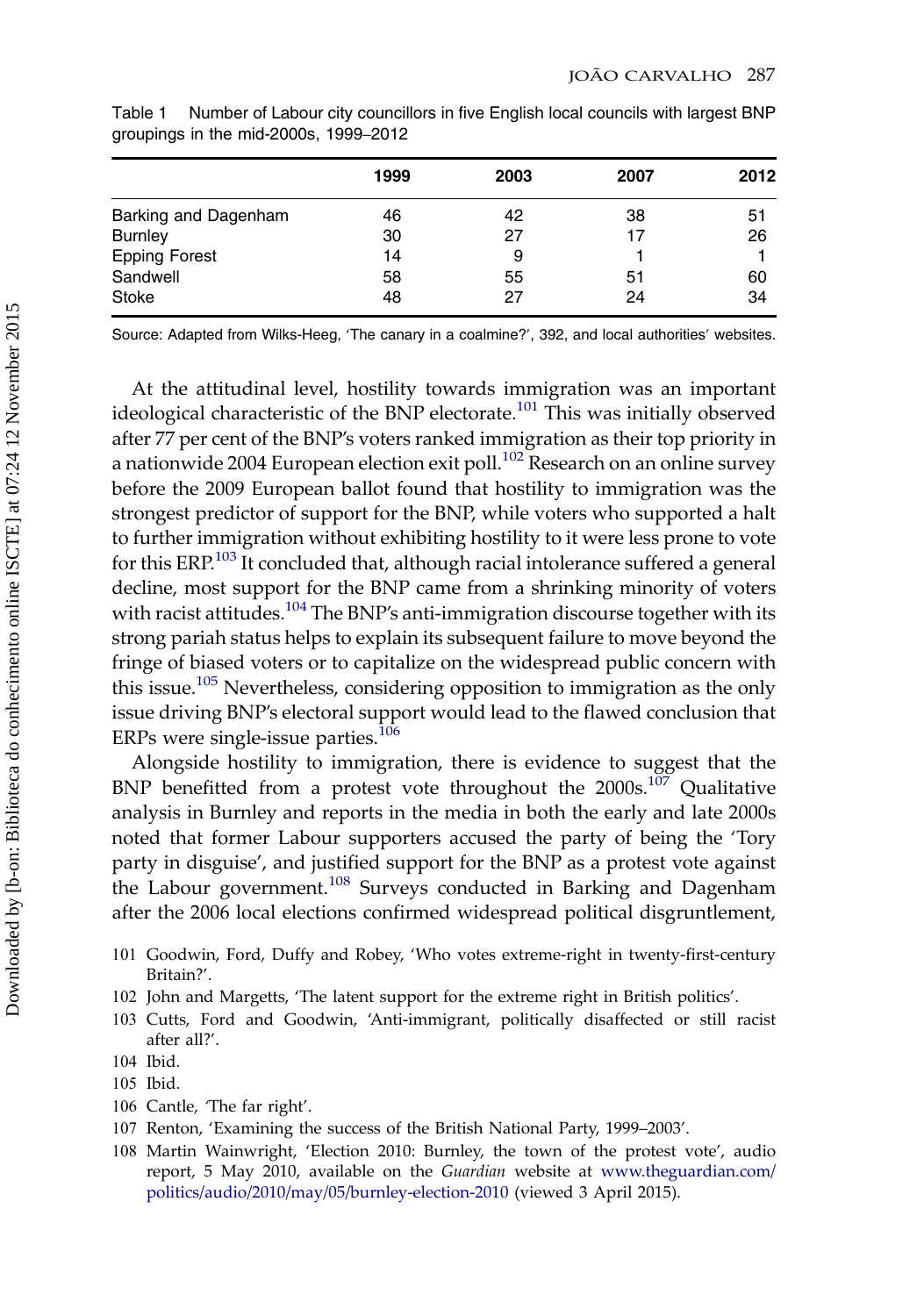as half of the BNP's local supporters admitted being driven by the desire to protest against the political establishment rather than by ideological affinity with the BNP.<sup>109</sup> At the macro-level, the British ERP's electoral expansion from 2002 onwards can be associated with the growing public perception of New Labour's ideological realignment after the first term in office, with the BNP's breakthrough in 2009 coinciding with Labour's worst electoral result in the post-war period.<sup>110</sup> Finally, the political alienation identified at the local level was confirmed by research from the national online panel conducted in 2009: voters who showed higher levels of disaffection with mainstream politics had a stronger propensity to support the BNP than other respondents.<sup>111</sup>

In short, the socio-economic profile of BNP supporters and members suggests that the party's cultural xenophobia and nationalist corporatism resonated with a particular section of the British electorate, particularly segments of the white working class and *petit-bourgeoisie* who were geographically concentrated in some of Labour's northern strongholds. Since hostility to immigration was considered the strongest predictor of a BNP vote, the politicization of immigration during the 2000s enhanced the legitimacy of the British ERP's discourse. The attitudinal profile of BNP's voters suggests that the party's electoral expansion was also enhanced by the protest vote that emerged from a pool of voters disaffected with the Labour government in its own heartlands. Consequently, the BNP's electoral coalition was formed by a particular and contracting section of the British electorate rather than being widely disseminated across the country. Within such a structure of political opportunities throughout the 2000s, the BNP's constituency was sufficient to make electoral gains in second-order ballots in highly concentrated geographical areas. The fragility of its electoral successes, however, became evident after the closure of the favourable window of opportunity of the early 2010s.

#### The end of a window of opportunity

The favourable structure of political opportunities enjoyed by the BNP in the 2000s started to change dramatically in the late 2000s after the emergence of three new factors: the eruption of a financial crisis, the accompanying (temporary) downgrading of the political importance of immigration, and the outcome of the 2010 general election. The financial crisis in the late 2000s was followed by a decline in the politicization of immigration, which reduced the appeal of the BNP's anti-immigration discourse (see [Figure 2](#page-19-0)).<sup>112</sup> The negative

- 109 Goodwin, Ford, Duffy and Robey, 'Who votes extreme-right in twenty-first-century Britain?'.
- 110 Curtice, 'Elections and public opinion'; 'Labour slumps to historic defeat', BBC News, 8 June 2009, available on http://news.bbc.co.uk/1/hi/uk\_politics/8088133.stm (viewed 3 April 2015).
- 111 Cutts, Ford and Goodwin, 'Anti-immigrant, politically disaffected or still racist after all?', 432.
- 112 Carvalho, Eatwell and Wunderlich, 'The politicisation of immigration in Britain'.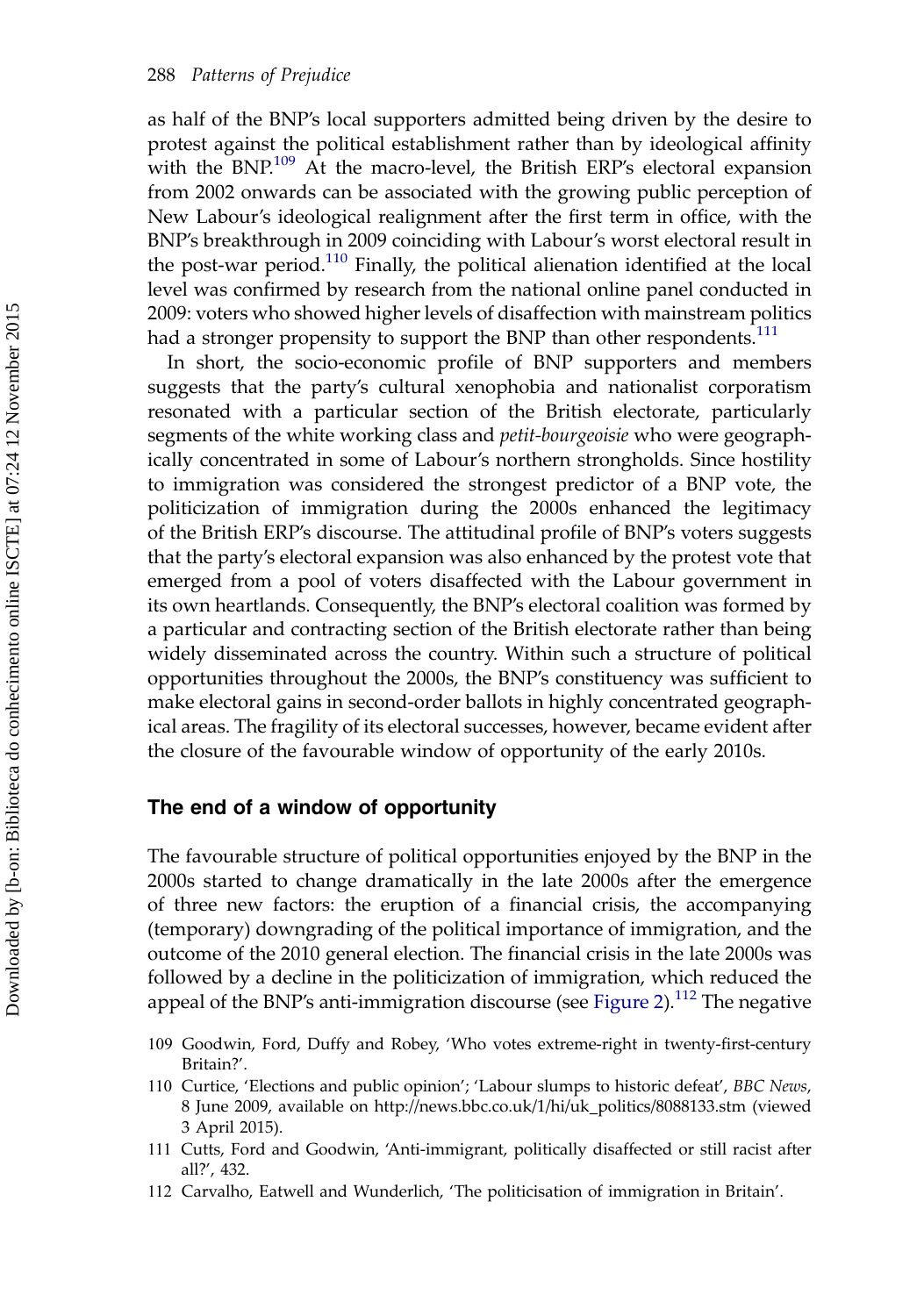<span id="page-19-0"></span>effects on the labour market also failed to benefit the BNP, since unemployment was found to be a weak predictor of support for the party.<sup>113</sup>

Figure 2 Importance of economy, unemployment and immigration to the British electorate, 2007–13



What would you say is the most important issue facing Britain today?

Moreover, the formation of a coalition government by the Conservative Party and the Liberal Democrats in 2010 had important implications for party competition in Britain. First, the coalition government's programme included a tough stance on immigration through the imposition of caps on in-flows, which contributed to the lower salience of immigration among the population at large.<sup>114</sup> Second, the BNP failed to capitalize on the political disgruntlement caused by the Conservative Party's apparent shift to the centre because the party's electoral appeal failed to resonate with centre-right voters. And, third, the formation of the coalition government facilitated the return of the Labour Party to a centre-left position closer to its Keynesian legacy, leaving it the only major progressive party in British politics after the Liberal Democrats' shift towards the centre.<sup>115</sup> The government agenda of cuts to public services in the 'age of austerity' boosted Labour in opposition, based on its past social democratic credentials. The criticism by the centre-left party's new leader, Ed Miliband, of the previous government's

Source: Adapted from Ipsos MORI Aggregate Issues Index data.

<sup>113</sup> Biggs and Knauss, 'Explaining membership in the British National Party'.

<sup>114</sup> John Benyon, 'The Con-Lib agenda for home affairs', in Simon Lee and Matt Beech (eds), The Cameron-Clegg Government: Coalition Politics in an Age of Austerity (Basingstoke: Palgrave Macmillan 2011), 134–52.

<sup>115</sup> Kevin Hickson, 'The end of New Labour? The future for the Labour Party', in Lee and Beech (eds), The Cameron-Clegg Government, 251–67.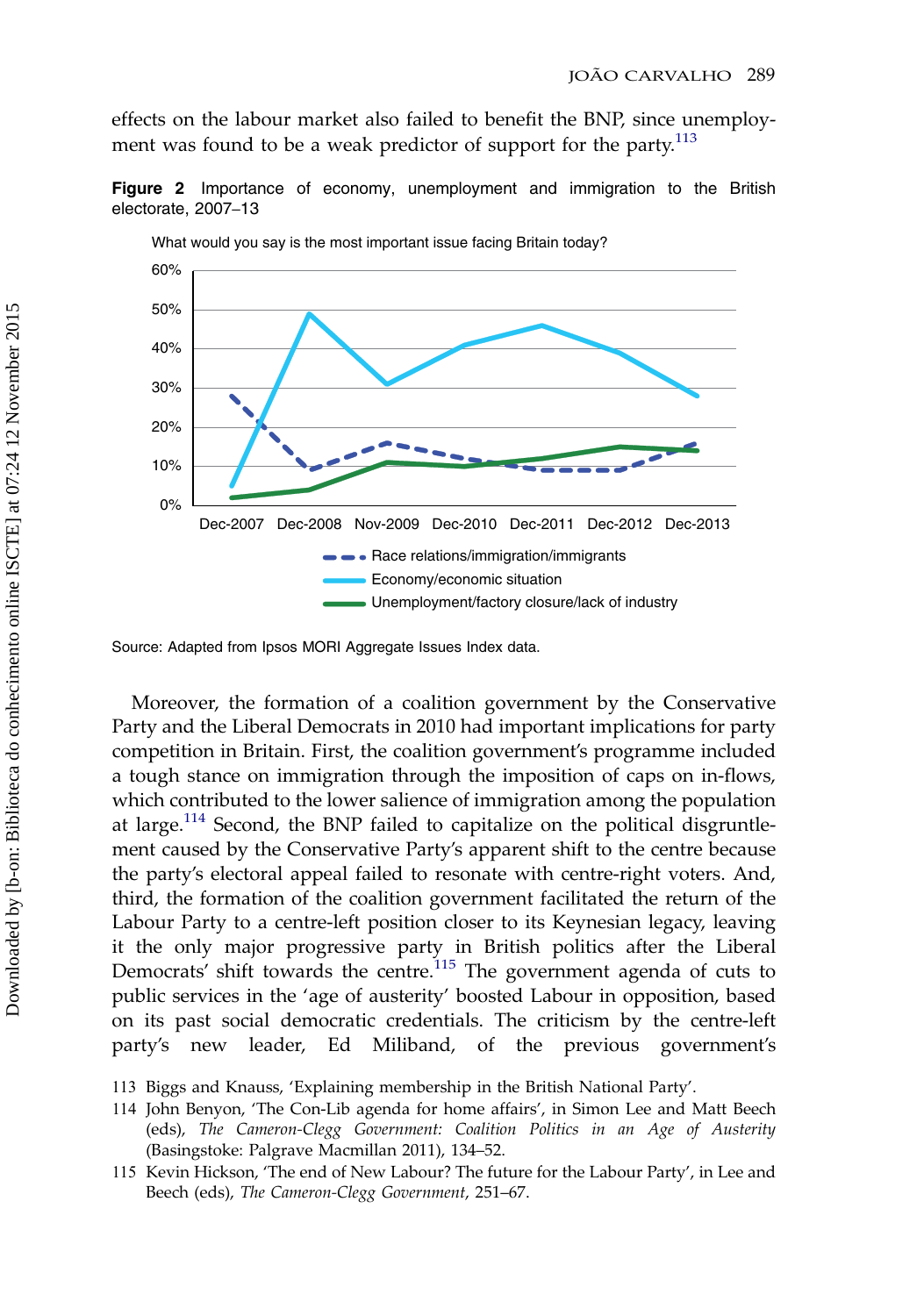underestimation of the impact of EU immigration in the mid-2000s sought to appease disaffected voters most concerned with this particular social phenomenon.<sup>116</sup> The widening of political polarization on the economy alongside a tougher stance on immigration enhanced the Labour Party's recovery of those previously disaffected voters who had shifted their support to the BNP, and the mobilization of centre-left voters in the party's strongholds, where the British ERP's electoral penetration had been strongest in the 2000s (see [Table 1](#page-17-0)). Therefore, the BNP faced a double challenge, from the Labour Party's resurgence as a centre-left party with a tougher stance on immigration, on the one hand, and, on the other, growing competition on the right in the form of UKIP, the UK Independence Party.

With regard to the BNP's window of political opportunity in the 2000s, intense public distrust in politics was the only factor that persisted into the early 2010s.<sup>117</sup> In February 2013 a survey found that only 13 per cent of respondents trusted politicians, down from 21 per cent in 2012.<sup>118</sup> However, the BNP would have difficulty benefitting from this tendency given its pariah status, Griffin's strategic errors and the resurgence of endemic intra-party conflicts. In 2010 the BNP's electoral campaign failed to resonate with the electorate, and the party's performance was hampered by the leadership's strategic mistakes. $119$  A year later, Griffin faced a formal leadership challenge from Richard Edmonds: it failed, but was followed by a wave of defections.<sup>120</sup> Further divisions threatened to split the BNP's narrow constituency after Andrew Brons resigned from the party and set up a splinter far-right organization called the British Democratic Party.<sup>121</sup> As a consequence of the interplay between the closure of the strategic opening observed in the 2000s and the BNP's own behaviour, the party's electoral representation declined severely in the early 2010s (see [Figure 1](#page-3-0)).

Electoral results in the 2011 and 2012 local elections were very disappointing, leading to predictions that the BNP was finished as an electoral force (see Figure  $1$ ).<sup>122</sup> Analyses suggested that the BNP was now suffering from a

- 116 Patrick Wintour and Alexandra Topping, 'Change rules on migrant workers, says Ed Miliband', Guardian, 21 June 2012.
- 117 Intense public concern with immigration resurfaced in late 2013 (see [Figure 2](#page-19-0)).
- 118 Denis Campbell, 'Trust in politicians hits an all-time low', Observer, 27 September 2013.
- 119 The BNP campaigned on withdrawal from Afghanistan, control of immigration and opposition to the global warming 'conspiracy'; see Copsey, 'Sustaining a mortal blow?'.
- 120 Matthew Taylor, 'BNP leader Nick Griffin isolated after election disasters', Guardian, 20 May 2011.
- 121 Matthew Collins, 'Neo-Nazi former BNP members launch new far-right party', New Statesman, 8 February 2013.
- 122 Matthew Goodwin, 'The BNP is finished as an electoral force', Comment Is Free (online), 4 May 2012, available on the Guardian website at [www.theguardian.com/](http://www.theguardian.com/commentisfree/2012/may/04/bnp-local-elections-electoral-force-finished) [commentisfree/2012/may/04/bnp-local-elections-electoral-force-finished](http://www.theguardian.com/commentisfree/2012/may/04/bnp-local-elections-electoral-force-finished) (viewed 3 April 2015).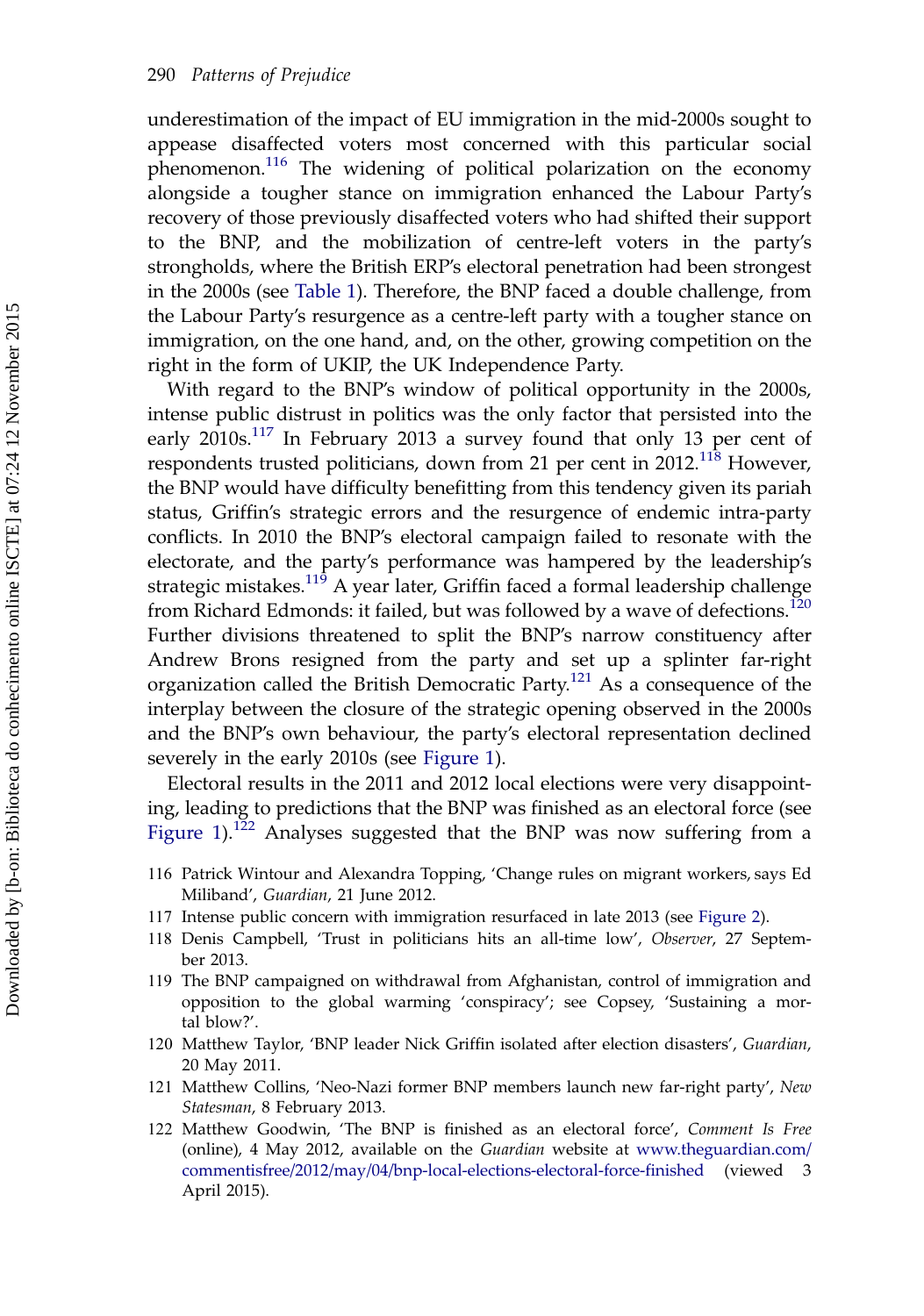resurgent Labour vote in areas where support for the centre-left party had dropped in the 2000s (see [Table 1\)](#page-17-0).<sup>123</sup> Notwithstanding increasing access to mainstream media, the BNP's electoral results in the 2012 London Assembly and mayoral elections showed a clear decline, from the 130,714 votes won in 2008 to the 47, 024 votes of 2012, resulting in the loss of the BNP's single seat on the Assembly.<sup>124</sup> According to the BNP spokesman Simon Darby, his party expected to deliver 'one or two surprises' in the 2013 local elections and predicted a weak performance by UKIP, not least because UKIP's leader Nigel Farage claimed to be 'carrying the torch of Thatcherism', at the time of Margaret Thatcher's death earlier that month.<sup>125</sup> The BNP failed to win a single seat, after standing 99 candidates, or to secure its single county council seat in Lancashire, whereas UKIP polled 22 per cent of the vote and achieved a net gain of 139 council seats.<sup>126</sup>

While UKIP's electoral expansion progressed in the post-2010 context, electoral support for the BNP plummeted in the same period. In the aftermath of the local ballot, the ERP's website posted a document entitled 'Rebuilding the Ethnic British Race', urging members to 'aim [for] between 3 and 4 children each if not more' to counter large non-British families settled in the United Kingdom.<sup>127</sup> This message reveals the ambiguity of the BNP's ideological profile that conflates ethnicity with racialism, and remains unable to drop the ideological traits of past neo-fascist parties and adopt a 'postmodern' ERP model. In the context of a resurgent centre-left party in opposition, the BNP's electoral coalition will be reduced to those voters most hostile to immigration and unable to repeat the electoral accomplishments of the 2000s, leading to intense demoralization. Considering the interplay between the agency of the BNP's leadership and the unfavourable structure of political opportunities, the party's electoral fortunes look, once again, to be very bleak in the coming years.128

<sup>123</sup> Far Right Electoral and Other Activity: The Challenge for Community Cohesion (Coventry: Institute of Community Cohesion 2011).

<sup>124</sup> Feargal McGuinness and Jeremy Hardacre, London Elections 2012, House of Commons Research Paper 12/28, 22 May 2012, 8, available on [www.parliament.uk](http://www.parliament.uk) at [www.](http://www.parliament.uk/briefing-papers/RP12-28.pdf) [parliament.uk/briefing-papers/RP12-28.pdf](http://www.parliament.uk/briefing-papers/RP12-28.pdf) (viewed 9 April 2015).

<sup>125</sup> 'Local elections 2013: BNP predicts "one or two surprises"', BBC News, 30 April 2013, available on [www.bbc.co.uk/news/uk-politics-22352928](http://www.bbc.co.uk/news/uk-politics-22352928) (viewed 3 April 2015).

<sup>126</sup> Nicholas Duckworth, Local Elections 2013, House of Commons Research Paper 13/30, 22 May 2013, available on [www.parliament.uk](http://www.parliament.uk) at [www.parliament.uk/briefing-papers/](http://www.parliament.uk/briefing-papers/RP13-30.pdf) [RP13-30.pdf](http://www.parliament.uk/briefing-papers/RP13-30.pdf) (viewed 7 April 2015).

<sup>127</sup> NorthernScot, 'Rebuilding the ethnic British race', 3 May 2013, available on the British National Party website at [www.bnp.org.uk/news/national/rebuilding-ethnic-british](http://www.bnp.org.uk/news/national/rebuilding-ethnic-british-race)[race](http://www.bnp.org.uk/news/national/rebuilding-ethnic-british-race) (viewed 3 April 2015).

<sup>128</sup> Copsey, 'Sustaining a mortal blow?'.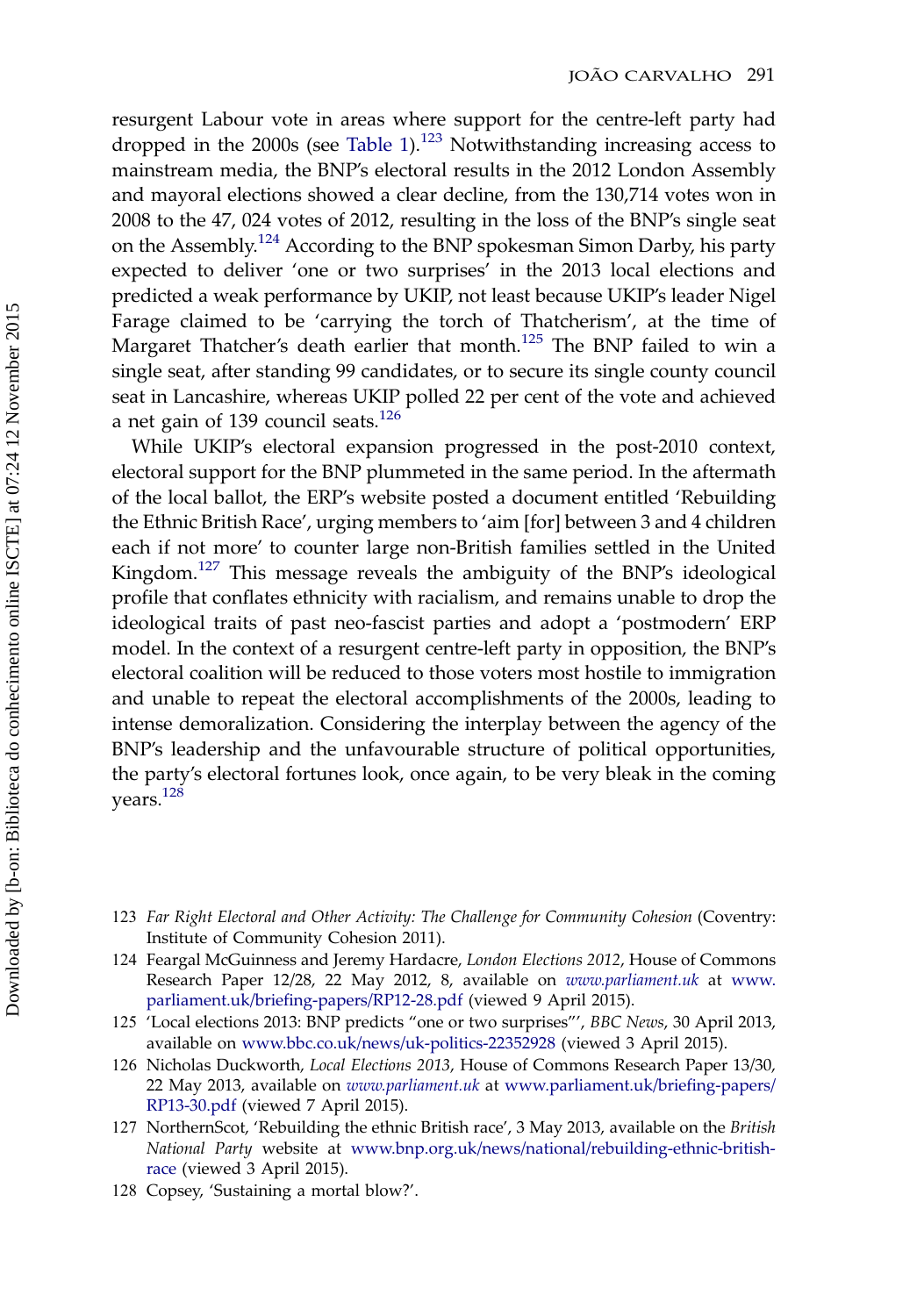#### The rise and fall of the BNP

This article has argued that the BNP's electoral expansion in the 2000s was boosted by a favourable window of opportunity that enabled the party to overcome its endogenous faults and the structural constraints of the British party system. These favourable conditions were the outcome of weakening political polarization, high levels of political distrust and the intense politicization of the issue of immigration. Notwithstanding Nick Griffin's strategy of moderation and the shift towards cultural xenophobia, the BNP's economic programme continued to resemble a neo-fascist party's and only resonated with a fringe and contracting constituency of the British electorate. Reflecting the interplay between the strategic opening and the BNP's electoral appeal, the party's political coalition was composed of the white working class and petit-bourgeoisie with strong authoritarian attitudes and disaffected from mainstream politics. The presence of a protest vote among the BNP's electorate demonstrated that it was not a single-issue party.

The BNP's electoral coalition supported its electoral accomplishments in highly concentrated areas of Labour strongholds in second-order-ballots that took place in the 2000s. Nevertheless, the contingency of these BNP successes became evident after the closure of the strategic opening in the late 2000s. While intense levels of political distrust were still observed in the following decade, the British political context failed to support the expansion of the BNP's ideological project after the emergence of an economic crisis and the (temporary) loss of salience of the immigration issue that came with it, as well as the formation of a coalition government that allowed for the subsequent return of the Labour Party to a centre-left position, closer to its Keynesian legacy. This change enabled the Labour Party to attract disaffected voters across its centre-left party strongholds, where the BNP penetration had been strongest. The downturn in the BNP's structure of political opportunities was aggravated by the party's endogenous faults, including the return of intraparty conflicts and a continuous inability to detach itself from its past neofascist model at the ideological level.

In consequence of the closure of the window of opportunity and the agency of the BNP leadership, the electoral success of the party quickly faded in the early 2010s. Griffin's chances of reversing the electoral decline seem to be contingent on an eventual shift in the British party system (like the return of the Labour Party to government followed by lower levels of political polarization) or in the BNP's ideological formula (the adoption of a 'postmodern' ERP model). Such developments seem unlikely in the short term. This investigation highlights the importance of New Labour's centripetal shift to the enhancement of the BNP's prospects in the 2000s. The party's downturn in the early 2010s demonstrates how an ERP may fail to capitalize on core right-wing voter dissatisfaction caused by the Conservative's shift to the centre. ERP literature ought to acknowledge that the positions